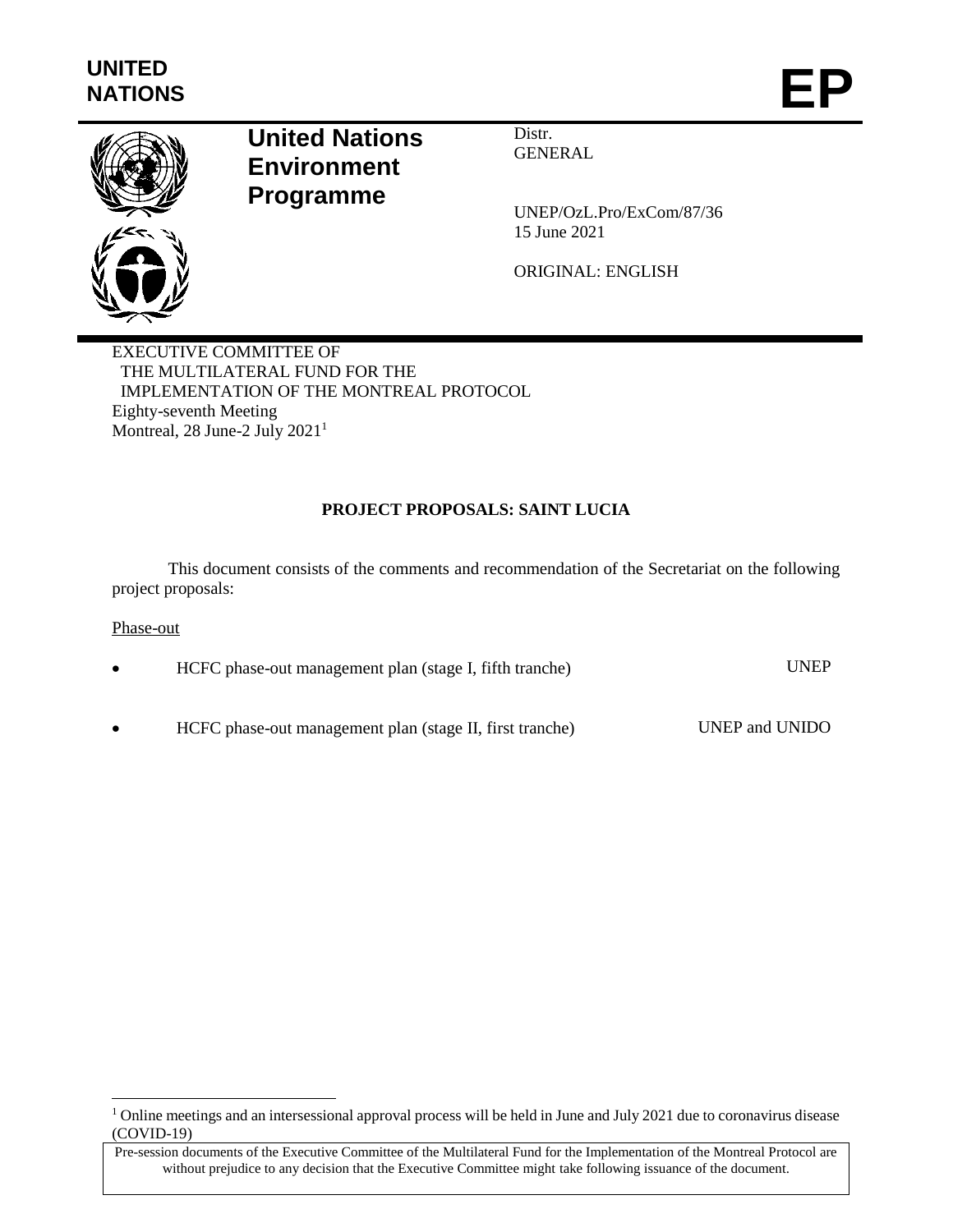# **PROJECT EVALUATION SHEET – MULTI-YEAR PROJECTS**

#### **Saint Lucia**

| (I) PROJECT TITLE                            |                       |      |                  | <b>AGENCY</b>                                             |                                                    | <b>MEETING APPROVED</b> |                  | <b>CONTROL MEASURE</b> |  |                             |  |
|----------------------------------------------|-----------------------|------|------------------|-----------------------------------------------------------|----------------------------------------------------|-------------------------|------------------|------------------------|--|-----------------------------|--|
| HCFC phase out plan (Stage I)                |                       |      |                  | UNEP (lead), UNIDO                                        |                                                    | 64 <sup>th</sup>        |                  | 35 per cent by 2020    |  |                             |  |
|                                              |                       |      |                  |                                                           |                                                    |                         |                  |                        |  |                             |  |
| (II) LATEST ARTICLE 7 DATA (Annex C Group I) |                       |      |                  |                                                           |                                                    | Year: 2020              |                  |                        |  | 0.03 (ODP tonnes)           |  |
|                                              |                       |      |                  |                                                           |                                                    |                         |                  |                        |  |                             |  |
|                                              |                       |      |                  | (III) LATEST COUNTRY PROGRAMME SECTORAL DATA (ODP tonnes) |                                                    |                         |                  |                        |  | <b>Year: 2020</b>           |  |
| Chemical                                     | Aerosol               | Foam | Fire<br>fighting | Refrigeration                                             |                                                    | Solvent                 | Process<br>agent | Lab use                |  | Total sector<br>consumption |  |
|                                              |                       |      |                  | Manufacturing                                             | Servicing                                          |                         |                  |                        |  |                             |  |
| HCFC-22                                      |                       |      |                  |                                                           | 0.03                                               |                         |                  |                        |  | 0.03                        |  |
|                                              |                       |      |                  |                                                           |                                                    |                         |                  |                        |  |                             |  |
| (IV) CONSUMPTION DATA (ODP tonnes)           |                       |      |                  |                                                           |                                                    |                         |                  |                        |  |                             |  |
|                                              | 2009 - 2010 baseline: |      |                  | 1.09                                                      | Starting point for sustained aggregate reductions: |                         |                  |                        |  | 1.09                        |  |

| <b>CONSUMPTION ELIGIBLE FOR FUNDING (ODP tonnes)</b> |                 |                            |        |      |  |  |  |  |  |  |
|------------------------------------------------------|-----------------|----------------------------|--------|------|--|--|--|--|--|--|
| 0.38<br>Remaining:<br>Already approved:              |                 |                            |        |      |  |  |  |  |  |  |
|                                                      |                 |                            |        |      |  |  |  |  |  |  |
| (V) BUSINESS PLAN                                    | 2021            | <b>Total</b>               |        |      |  |  |  |  |  |  |
| <b>UNEP</b>                                          |                 | ODS phase-out (ODP tonnes) |        | 0.04 |  |  |  |  |  |  |
|                                                      | Funding (US \$) | 23,730                     | 23,730 |      |  |  |  |  |  |  |

|                                                                    | (VI) PROJECT DATA |               | 2011    | 2012   | 2013           | 2014 | 2015   | 2016   | 2017 | 2018  | 2019     | 2020 | 2021   | <b>Total</b> |
|--------------------------------------------------------------------|-------------------|---------------|---------|--------|----------------|------|--------|--------|------|-------|----------|------|--------|--------------|
| Montreal Protocol consumption<br>limits                            |                   | n/a           | n/a     | 1.09   | 1.09           | 0.98 | 0.98   | 0.98   | 0.98 | 0.98  | 0.71     | 0.71 | n/a    |              |
| Maximum allowable consumption<br>(ODP tonnes)                      |                   | n/a           | n/a     | 1.09   | 1.09           | 0.98 | 0.98   | 0.98   | 0.98 | 0.98  | 0.71     | 0.71 | n/a    |              |
| Agreed                                                             | <b>UNEP</b>       | Project costs | 13,000  | 13,150 | 0              |      | 26,300 |        |      | 9,200 |          |      | 21,000 | 82,650       |
| funding<br>(US\$)                                                  |                   | Support costs | 1.690   | 1.710  | 0              | 0    | 3,419  |        | 0    | 1,196 |          |      | 2,730  | 10,745       |
|                                                                    | <b>UNIDO</b>      | Project costs | 88,850  | 11,000 | 0              |      | 27,500 |        |      |       |          |      |        | 0 127,350    |
|                                                                    |                   | Support costs | 7.997   | 990    | $\overline{0}$ |      | 2,475  |        |      |       |          |      |        | 11,462       |
| Funds approved                                                     |                   | Project costs | 101,850 | 24,150 | 0              |      |        | 53,800 |      | 9,200 |          |      |        | 0 189,000    |
| by ExCom (US\$)                                                    |                   | Support costs | 9,687   | 2,700  | $\theta$       |      |        | 5,894  | 0    | 1,196 | $\Omega$ |      |        | 19,477       |
| Total funds<br>requested for<br>approval at this<br>meeting (US\$) |                   | Project costs |         |        | $\Omega$       |      |        |        |      |       |          |      | 21,000 | 21,000       |
|                                                                    |                   | Support costs |         |        | 0              |      |        |        |      |       |          |      | 2,730  | 2,730        |

Note: Revised Agreement to be considered at the 87<sup>th</sup> meeting.

| Secretariat's     | : approval |
|-------------------|------------|
| s recommendation: | 3ianke.    |
| .                 |            |
|                   |            |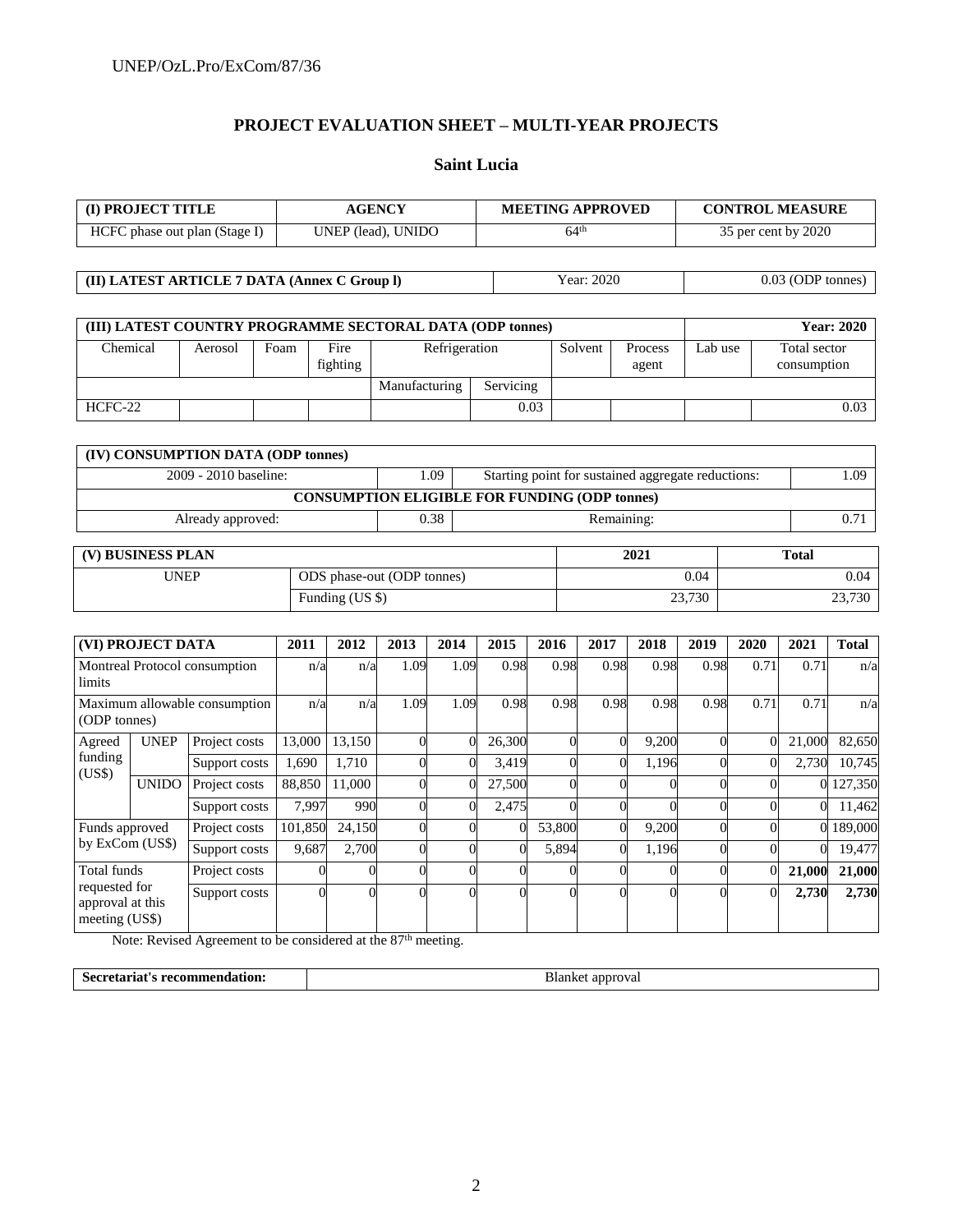# **PROJECT DESCRIPTION**

1. On behalf of the Government of Saint Lucia, UNEP as the lead implementing agency, has submitted a request for funding for the fifth and final tranche of stage I of the HCFC phase-out management plan (HPMP), at the amount of US  $$21,000$ , plus agency support costs of US  $$2,730$  for UNEP only.<sup>2</sup> The submission includes a progress report on the implementation of the fourth tranche, the verification report on HCFC consumption for 2018 to 2020 and the tranche implementation plan for 2021 to 2022.

# Report on HCFC consumption

2. The Government of Saint Lucia reported a consumption of 0.03 ODP tonnes of HCFC in 2020, which is 97 per cent below the HCFC baseline for compliance. The 2016-2020 HCFC consumption is shown in Table 1.

| Table 1. Her e consumption in paint Eucla (2010-2020 Article / Gata) |      |      |      |      |      |                 |  |  |  |  |
|----------------------------------------------------------------------|------|------|------|------|------|-----------------|--|--|--|--|
| $HCFC-22$                                                            | 2016 | 2017 | 2018 | 2019 | 2020 | <b>Baseline</b> |  |  |  |  |
| Metric tonnes (mt)                                                   | 1.89 | 1.62 | 1.19 | 5.62 | 0.48 | 19.91           |  |  |  |  |
| <b>ODP</b> tonnes                                                    | 0.65 | 0.64 | 0.62 | 0.31 | 0.03 | .09             |  |  |  |  |

**Table 1. HCFC consumption in Saint Lucia (2016-2020 Article 7 data)**

3. Over the last three years, the majority of the demand of HCFCs has been provided from stocks of HCFCs, resulting in an annual decrease in the consumption. Reduction in the consumption of HCFCs from 2016 is also related to the implementation of the activities relating to enforcement of quotas for HCFCs and training of refrigeration service technicians, under the HPMP, and the introduction of HCFC-free alternatives (mainly HFC-based air-conditioning and commercial refrigeration applications). The steep decrease in 2020 was also due to the impact of COVID-19-related restrictions which impacted the economic sectors in the country (e.g., tourism) reducing the demand for servicing of refrigeration and air-conditioning (RAC) equipment.

# *Country programme (CP) implementation report*

4. The Government of Saint Lucia reported HCFC sector consumption data under the 2020 CP implementation report which is consistent with the data reported under Article 7 of the Montreal Protocol.

# *Verification report*

 $\overline{\phantom{a}}$ 

5. The verification report confirmed that the Government of Saint Lucia is implementing a licensing and quota system for HCFC imports and exports, that the country was in compliance with the control targets set in the Agreement with the Executive Committee, and that the total consumption of HCFCs reported under Article 7 of the Montreal Protocol for 2019 and 2020 was correct (as shown in Table 1). However, a small difference between the verified consumption of HCFC-22 (11.05 mt) and the actual import reported under Article 7 (11.19 mt) for 2018 was found; as a result, the Government of Saint Lucia has requested a revision of the reported Article 7 data through a letter dated 30 April 2021 to the Ozone Secretariat.

6. The verification report also includes recommendations for strengthening the national regulations of Saint Lucia *inter alia* by including provisions to prohibit import of Annex A and Annex B substances, prohibiting retrofit of illegally imported ODS-based equipment, signature of memorandum of cooperation between the Ministry of Education, Innovation, Gender Relations and Sustainable Development (where the national ozone unit (NOU) is hosted), Customs and Excise Department, Caribbean Customs Law Enforcement Agency (CCLEC), Marine Police Unit, and the Ministry of Commerce for strengthening HCFC import monitoring and information sharing between the NOU and customs, additional consultations

 $<sup>2</sup>$  As per the letter of 25 March 2021, from the Department of Sustainable Development (Ministry of Education,</sup> Innovation, Gender Relations and Sustainable Development) of Saint Lucia to the Secretariat.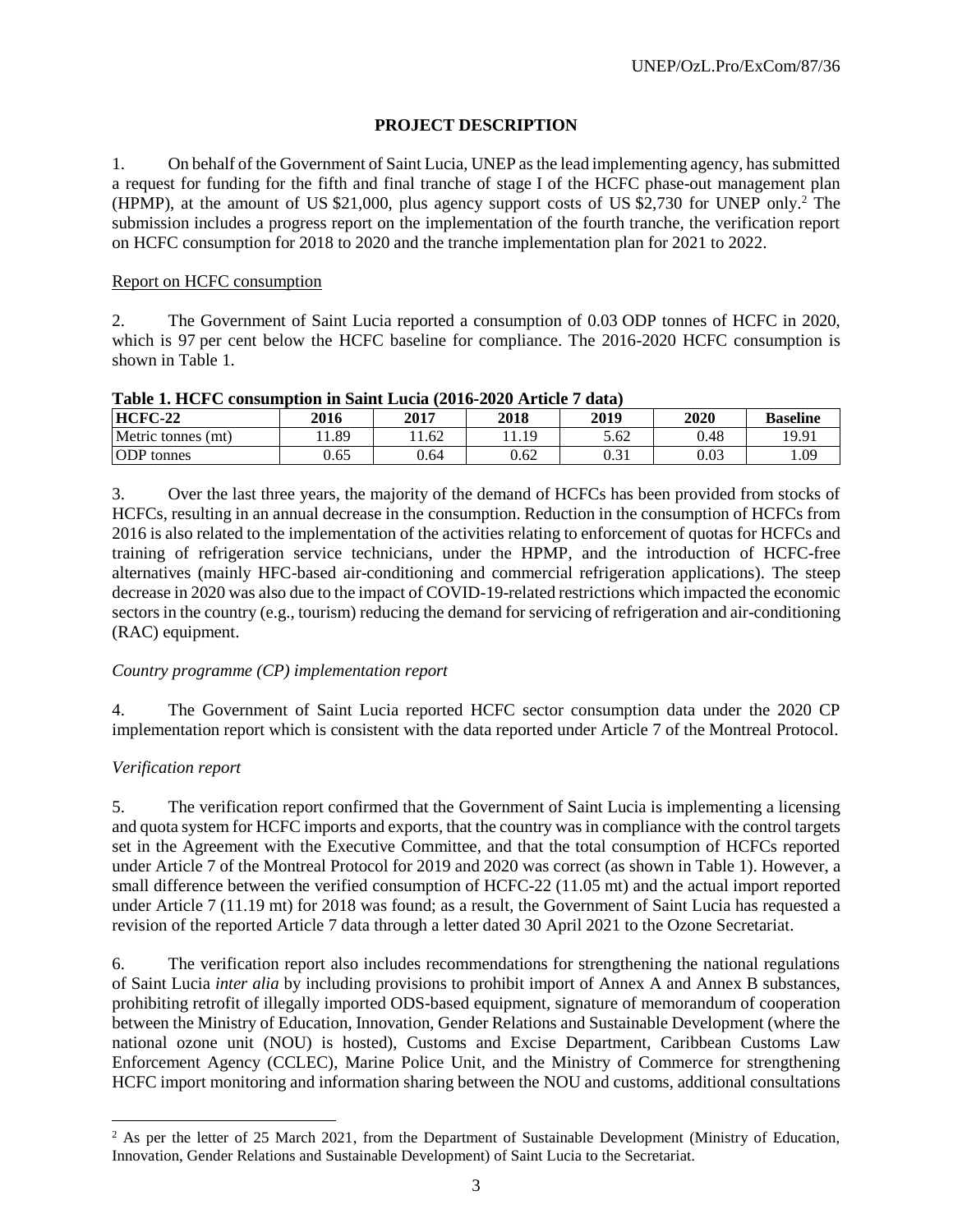of NOU with customs brokers and enforcement agencies on HCFC-related regulations, updating licensing format including correction of editorial errors for license applications, inclusion of buffer within the HCFC quota system and training enforcement officials and refrigeration technicians on HCFC-free alternatives in RAC equipment. In addressing the recommendations included in the verification report, training activities for customs officers and importers on ODS import export regulations, monitoring and reporting HCFC imports and controlling illegal trade, and signing of memorandum of cooperation would be undertaken in the last tranche of stage I, recommendations relating to strengthening the regulations and their enforcement would be undertaken during stage II.

# Progress report on the implementation of the fourth tranche of the HPMP

# *Legal framework*

7. Saint Lucia revised the regulations related to the Montreal Protocol in 2015 to provide legal endorsement for the import and export licensing system; stipulate the mandatory requirement of licenses for the import and export of all refrigerants including HCFCs, HFCs and other refrigerants; require issuance of HCFC quotas to all registered importers; limit refrigerant sale to certified technicians; and prohibit imports of HCFC-based equipment as of 1 January 2015.

# *Refrigeration servicing sector*

- 8. The following activities have been implemented:
	- (a) The work plan for training of customs and enforcement officers on controlling and monitoring HCFC trade and preventing illegal trade was finalised in March 2021; the guide for monitoring import of refrigerants and information on HPMP of the country was sent to customs brokers; five customs brokers were trained on Harmonized System codes for HCFCs, customs quick tool and monitoring and reporting of HCFCs;
	- (b) The terms of reference for the national trainer was prepared and the national trainer was contracted by March 2021; the work plan for the training of service technicians on good servicing practices and safe use of HCFC-free alternatives was finalised and registration of technicians for the training was completed by March 2021; 33 technicians received virtual training on good servicing practices and HCFC-free alternative technologies in January 2021 through HFC enabling activities; due to COVID-19-related restrictions, the practical training planned for certification of service technicians could not be concluded and is expected to be completed by June 2021;
	- (c) Equipment (e.g., vacuum pump, leak detectors, vacuum gauge, servicing tools) purchased with funds approved in previous tranches were distributed to service technicians and one training facility between December 2016 and October 2018; and
	- (d) Public awareness activities were conducted including international ozone day celebrations, sharing of information during national energy awareness month on how energy consumption can be minimised while using HCFC-based air-conditioners and refrigeration equipment, publications and dissemination of information on ozone layer protection and ozone layer depletion, HCFC-free low-global-warming-potential (GWP) technology options in cooling applications and sustainable cooling.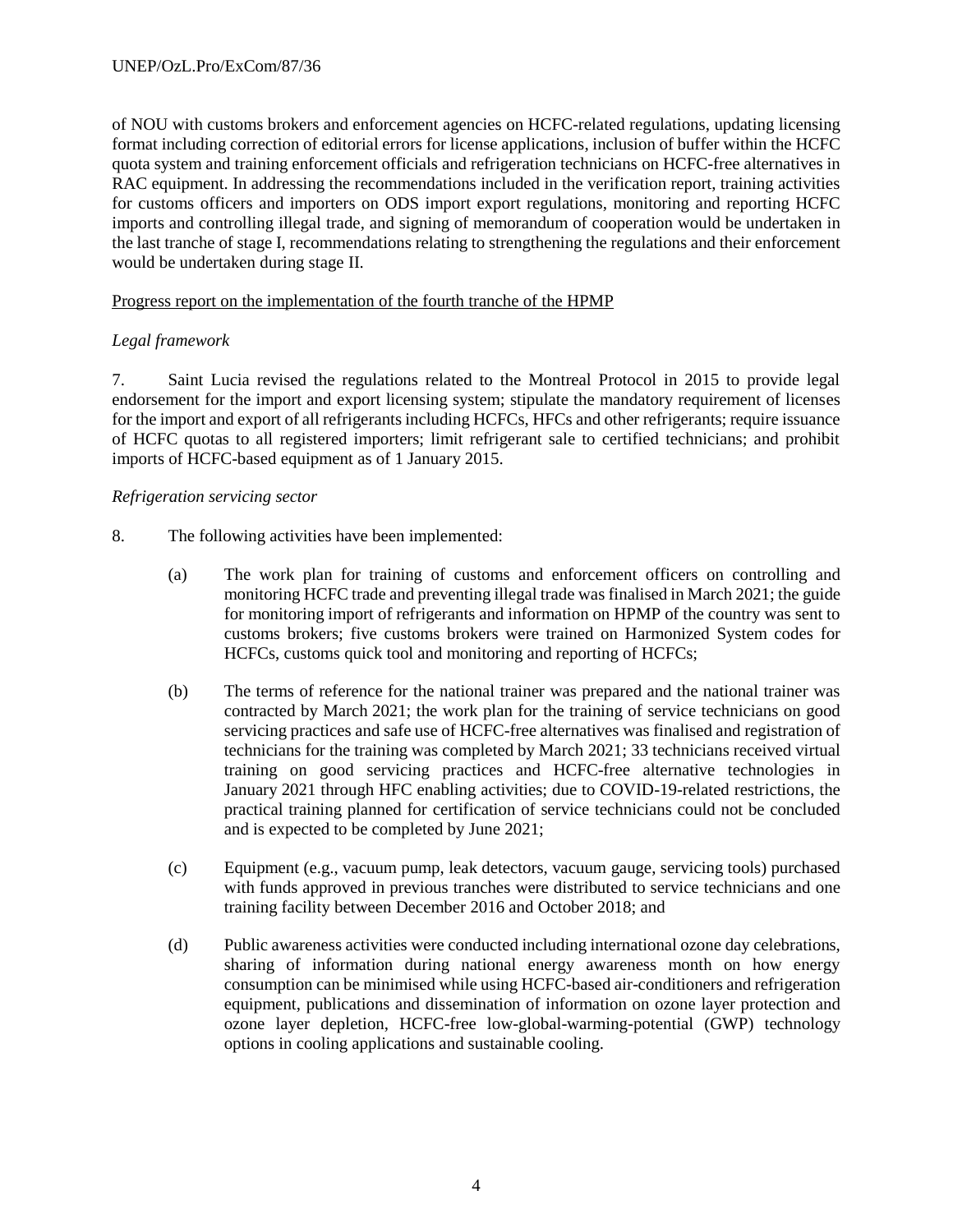# *Project implementation and monitoring*

9. Project implementation, monitoring and reporting was conducted through the consultant for project monitoring, evaluation and reporting, under the supervision of the NOU. The total expenditure under this component is US \$10,000, which is lower than the total budget of US \$14,000.

# Level of fund disbursement

10. As of April 2021, of the US \$189,000 approved so far, US \$178,569 had been disbursed (US \$55,800 for UNEP and US \$122,769 for UNIDO) as shown in Table 2. US \$4,581 has been returned by UNIDO. The balance of US \$5,850 will be disbursed in 2021.

| <b>Tranche</b> |                  | <b>UNEP</b> | <b>UNIDO</b> | <b>Total</b> | Disbursement rate $(\% )$ |
|----------------|------------------|-------------|--------------|--------------|---------------------------|
| First          | Approved         | 13,000      | 88,850       | 101,850      | 100                       |
|                | Disbursed        | 13,000      | 88,848*      | 101,848      |                           |
|                | Approved         | 13,150      | 11,000       | 24,150       | 81                        |
| Second         | Disbursed        | 13,150      | $6.421*$     | 19,571       |                           |
|                | Approved         | 26,300      | 27,500       | 53,800       | 100                       |
| Third          | Disbursed        | 26,300      | 27,500       | 53,800       |                           |
| Fourth         | Approved         | 9,200       | $\theta$     | 9,200        | 38                        |
|                | Disbursed        | 3,500       | $\Omega$     | 3,500        |                           |
| <b>Total</b>   | Approved         |             | 127,350      | 189,000      | 94.5                      |
|                | <b>Disbursed</b> | 55,800      | 122.769      | 178,569      |                           |

**Table 2. Financial report of stage I of the HPMP for Saint Lucia (US \$)**

\* The balance was returned by UNIDO.

# Implementation plan for the fifth and final tranche of the HPMP

- 11. The following activities will be implemented by UNEP between July 2021 and December 2022:
	- (a) Training of 40 customs officers and marine police on the application of the HCFC licencing and quota system as well as the proper classification and identification of ODS, refrigerants and their products; initiating implementation of the recommendations of the verification report relating to training of customs and enforcement officers on ODS import/export regulations, monitoring and reporting HCFC imports and controlling illegal trade, and signing of memorandum of cooperation (US \$4,500);
	- (b) Training of 35 technicians through three workshops on good refrigeration servicing practices, recovery, recycling, and safe use of alternative technologies (US \$6,000);
	- (c) Public awareness activities for the promotion of HCFC phase-out and the transition to energy efficient low-GWP alternative technologies, and broad overview of activities proposed to be undertaken relating to HFC phase-down in the future, through printed and electronic media; sensitization workshop for importers on energy efficient low-GWP alternative technologies available in the region or internationally (US \$6,500); and
	- (d) Project coordination, monitoring and reporting of HPMP activities (US \$4,000).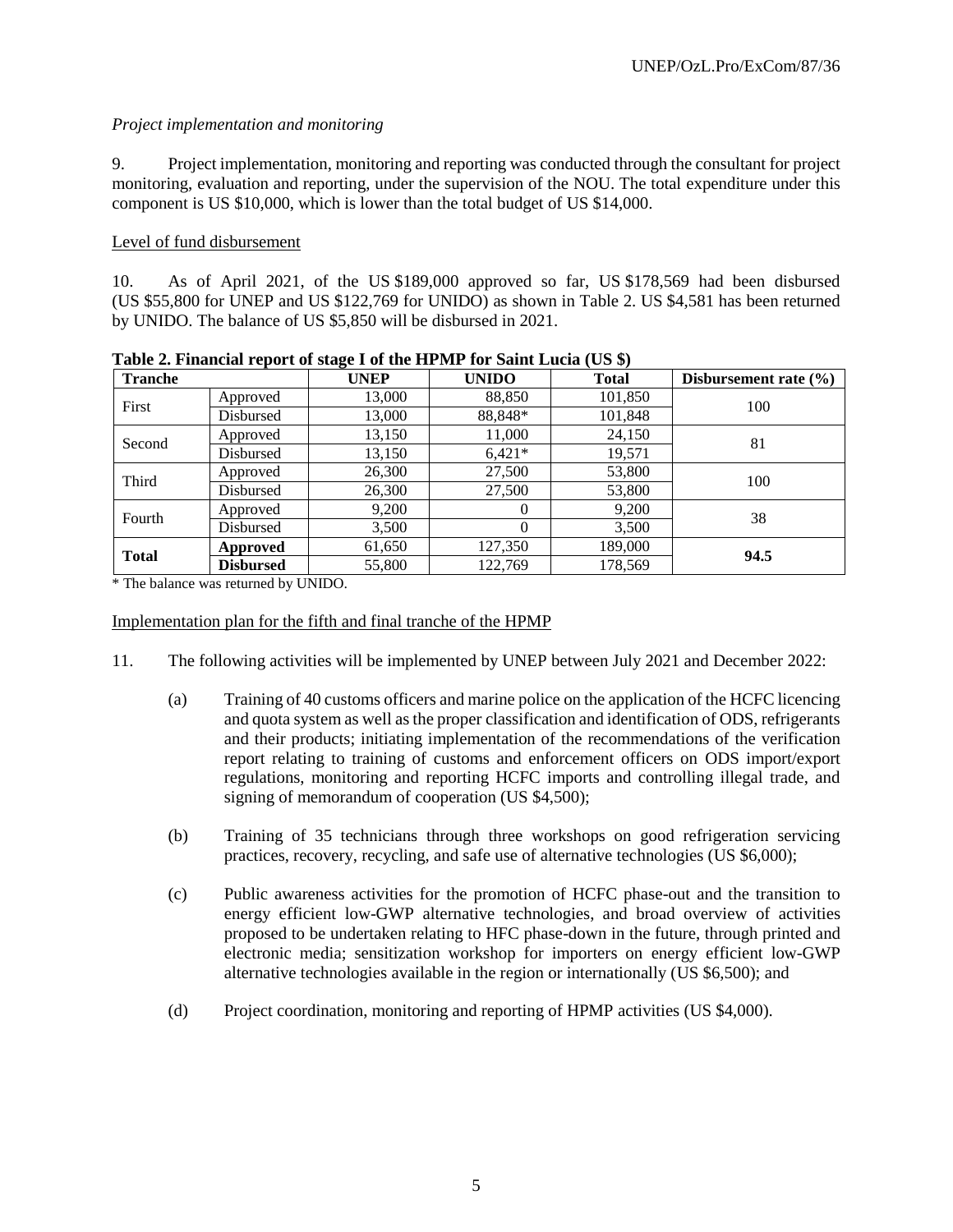# **SECRETARIAT'S COMMENTS AND RECOMMENDATION**

# **COMMENTS**

# Progress report on the implementation of the fourth tranche of the HPMP

# *Legal framework*

12. The Government of Saint Lucia has already issued HCFC import quotas for 2021 at 0.71 ODP tonnes, in accordance with the Montreal Protocol control targets. UNEP explained that the quota for 2021 was published in the National Gazette in line with Montreal Protocol targets, which is above the levels of consumption in previous years.

13. The Government has confirmed that it would initiate implementation of the recommendations in the verification report during the implementation of the remaining activities under stage I; recommendations related to better coordination and information sharing among relevant regulatory authorities on an ongoing basis, revisions/changes in the regulations (e.g., inclusion of buffer within the national quotas for identified uses, updating license applications format) would be undertaken under stage II.

# *Refrigeration servicing sector*

14. With regard to delays in the implementation of the certification and training activities for service technicians and customs/enforcement officers, UNEP informed that the delays were due to the restructuring of relevant national institutions and difficulties posed by the COVID-19 pandemic on implementation of in-person training activities; the Government is working with stakeholders to ensure that activities are implemented as soon as possible and in line with the guidance given by the Government authorities.

15. UNEP also confirmed that the HCFC-based RAC equipment is not retrofitted to flammable refrigerants. The NOU is aware of the relevant Executive Committee decisions<sup>3</sup> on this matter. The Government does not encourage retrofit of equipment to flammable refrigerants in light of safety aspects associated with such retrofits. The training programmes cover information on the safe use of flammable refrigerants in equipment designed for using such refrigerants and importance of safe handling of equipment.

# Completion of stage I

16. The completion date for stage I of the HPMP is 31 December 2021. However, due to delays in the submission of the fifth and final tranche on account of restrictions imposed by the Government on procurement for national projects in 2019, restructuring of the NOU's reporting to a new line Ministry, as well as adherence to new administrative procedures, and challenges imposed on the implementation of HPMP activities due to the COVID-19 pandemic, the Government of Saint Lucia is requesting an extension of the date of completion to 31 December 2022. Stage II of the HPMP is being submitted to the 87<sup>th</sup> meeting.

17. Further to extensive discussions on the timely implementation of the fifth tranche, UNEP reiterated the Government's commitment to signing the small-scale funding agreement (SSFA) with UNEP no later than 15 November 2021 and completing all activities of stage I no later than 31 December 2022.

 $\overline{a}$ <sup>3</sup> Decisions 72/17 and 73/34.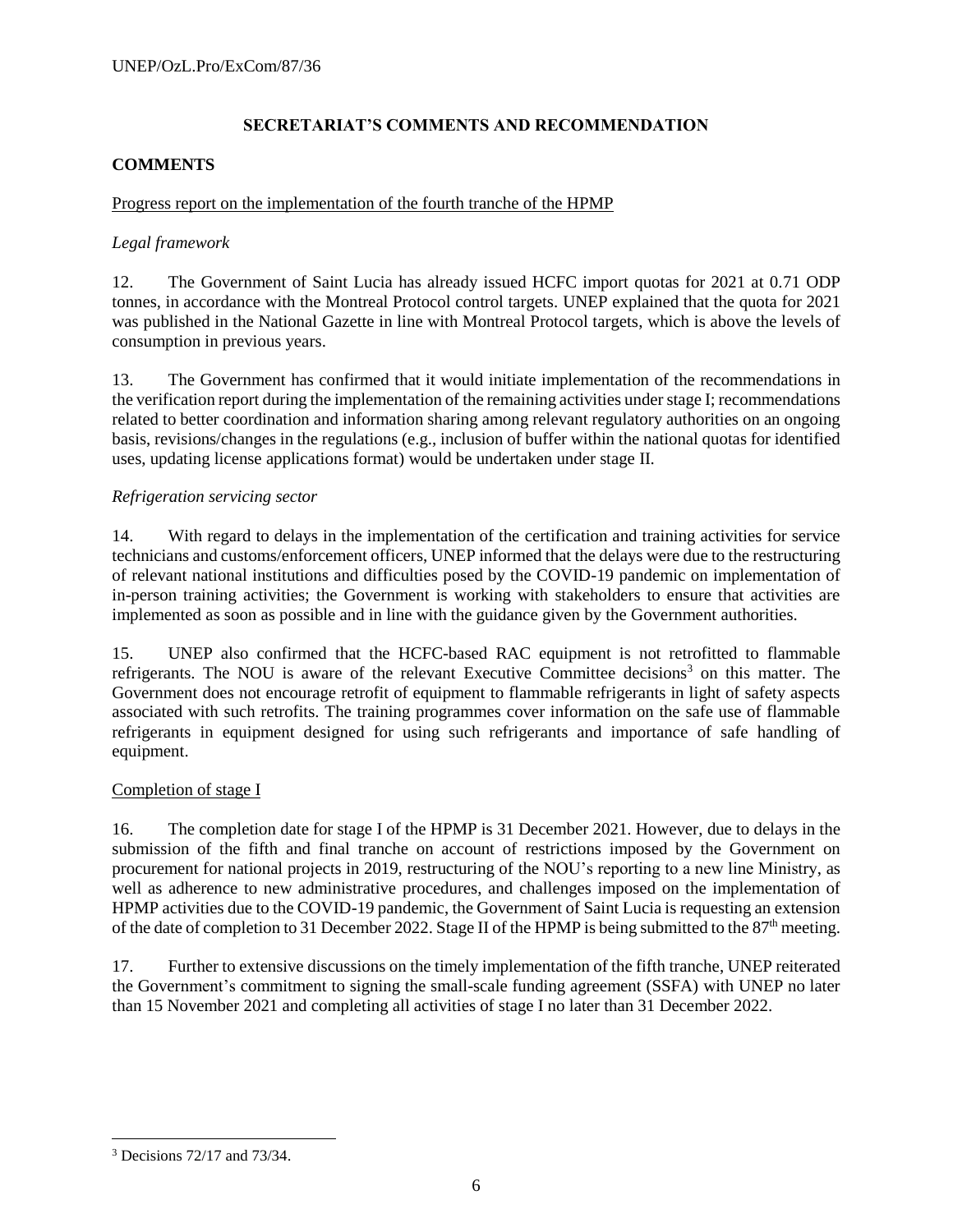# Gender policy implementation<sup>4</sup>

18. The Government, UNEP and UNIDO are fully committed to implementing the gender policy of the Multilateral Fund. The Government would work closely with training institutions and the RAC association to implement measures and follow up regularly to maximise participation of women in all HPMP activities. The Government would also implement measures to encourage women to be trainers, facilitators and consultants during implementation of the fifth tranche, and develop public awareness materials that would promote gender sensitive approach. The Government would continue to provide gender disaggregated data, to the extent feasible, as a part of stage I reports.

# Revision to the HPMP Agreement

19. In view of the restructuring of the NOU's reporting to a new line Ministry and the extended period of implementation of stage I, the Agreement between the Government and the Executive Committee has been updated, in particular as shown in Annex I to the present document. The full revised Agreement will be appended to the final report of the  $87<sup>th</sup>$  meeting.

# Sustainability of the HCFC phase-out

20. The Government of Saint Lucia continued to implement activities for strengthening capacity of the two training institutions for providing training to technicians on good servicing practices and safe use of alternatives to HCFCs. The Government has also enforced regulations for sale of refrigerants only to certified technicians which strengthens controls on the use of HCFCs and other alternatives. The Government continues to implement training activities for enforcement officers on monitoring and controlling HCFCs and would undertake additional measures to strengthen the regulations enforcement mechanisms during stage I and stage II. The Government is also implementing awareness activities relating to HCFC phase-out and adoption of low-GWP HCFC-free alternatives. Through a combination of capacity building of the service sector, awareness activities and strong enforcement mechanisms on controlling and monitoring HCFCs, sustainability of HCFC phase-out is ensured.

# Conclusion

21. Saint Lucia has an operational licensing and quota system and the verified HCFC consumption in 2018-2020 is well below the targets of the Montreal Protocol and in its Agreement with the Executive Committee. Activities for the servicing sector continue to be implemented and is supported by a technician certification scheme; though there were delays due to the reorganization of Government institutions and challenges imposed by the COVID-19 pandemic, the Government is expected to expedite implementation of stage I during the later half of 2021 and 2022 and to complete stage I by 31 December 2022. Recommendations of the verification report related to training and consultations with enforcement officers on ODS trade monitoring and control and signing of memorandum of cooperation will be implemented during the fifth tranche; and other recommendations including those related to changes in the regulations will be implemented during stage II. The overall fund disbursement has reached 94.5 per cent.

# **RECOMMENDATION**

 $\overline{\phantom{a}}$ 

- 22. The Fund Secretariat recommends that the Executive Committee:
	- (a) Takes note of the progress report on the implementation of the fourth tranche of stage I of the HCFC phase-out management plan (HPMP) for Saint Lucia;

<sup>4</sup> Decision 84/92(d) requested bilateral and implementing agencies to apply the operational policy on gender mainstreaming throughout the project cycle.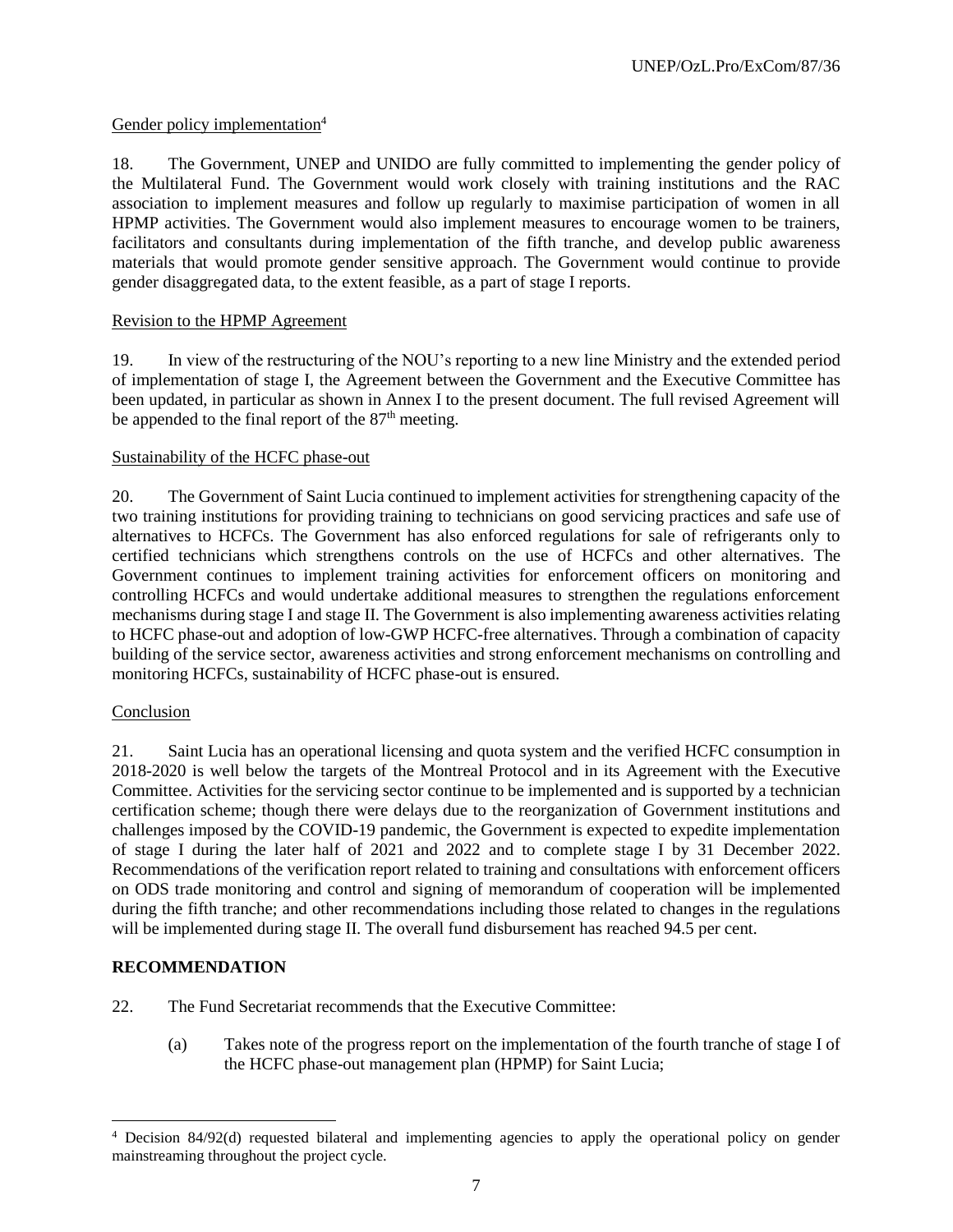- (b) Approves, on an exceptional basis, the extension of the date of completion of stage I of the HPMP to 31 December 2022, noting that no further extension of project implementation would be requested;
- (c) Notes that the Fund Secretariat has revised the updated Agreement between the Government of Saint Lucia and the Executive Committee, as contained in Annex I to the present document, specifically: Appendix 2-A, to reflect the extension of the duration of stage I and the revised funding schedule; Appendix 5-A, to reflect the changes in monitoring institutions and roles; and paragraph 16, to indicate that the revised updated Agreement superseded that reached at the 76<sup>th</sup> meeting;
- (d) Requests the Government of Saint Lucia, UNEP and UNIDO to submit a progress report on the implementation of the work programme associated with the final tranche and the project completion report to the first meeting of the Executive Committee in 2023.

23. The Fund Secretariat further recommends blanket approval of the fifth and final tranche of stage I of the HPMP for Saint Lucia, and the corresponding 2021-2022 tranche implementation plan, at the funding levels shown in the table below, on the understanding that UNEP will sign the small-scale funding agreement (SSFA) with the Government of Saint Lucia for the fifth tranche no later than 15 November 2021; and that UNEP will submit to the 88th meeting a report on the status of the signing of the SSFA for the fifth tranche and the disbursement of the first installment under the SSFA:

|     | <b>Project title</b>                           | <b>Project funding</b> | Support cost | Implementing |
|-----|------------------------------------------------|------------------------|--------------|--------------|
|     |                                                | (US \$)                | (US \$)      | agency       |
| (a) | HCFC phase-out management plan (stage I, fifth | 21.000                 | 2,730        | UNEP         |
|     | tranche)                                       |                        |              |              |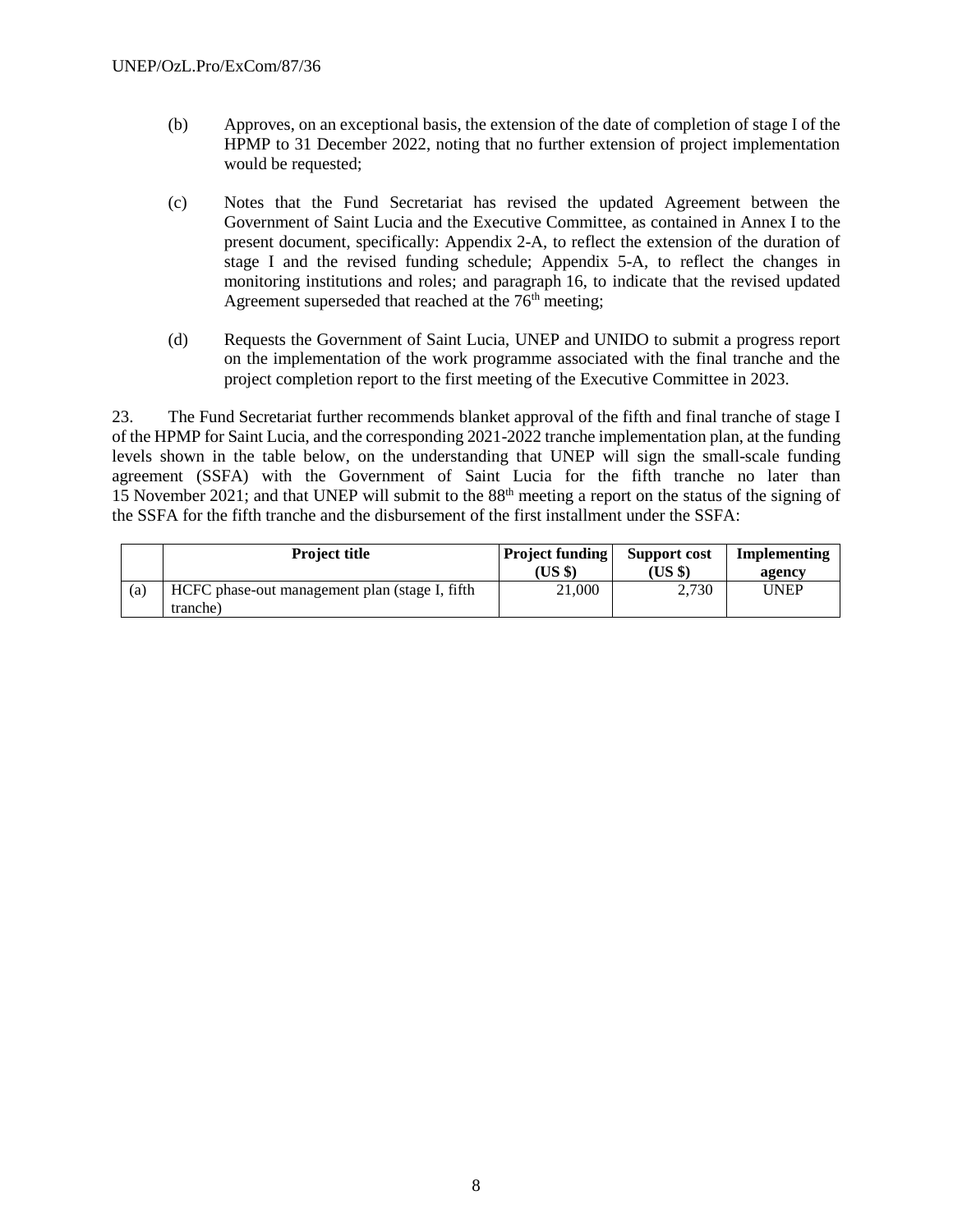# **PROJECT EVALUATION SHEET – MULTI-YEAR PROJECTS**

#### **Saint Lucia**

| (I) PROJECT TITLE                                                  |                                    |                 |               |                            |                         | <b>AGENCY</b>                                             |                                                      |                  |                  |                       |                  |                |                   |
|--------------------------------------------------------------------|------------------------------------|-----------------|---------------|----------------------------|-------------------------|-----------------------------------------------------------|------------------------------------------------------|------------------|------------------|-----------------------|------------------|----------------|-------------------|
|                                                                    | HCFC phase-out plan (stage II)     |                 |               |                            |                         |                                                           |                                                      |                  |                  | UNEP (lead), UNIDO    |                  |                |                   |
|                                                                    |                                    |                 |               |                            |                         |                                                           |                                                      |                  |                  |                       |                  |                |                   |
| (II) LATEST ARTICLE 7 DATA (Annex C Group I)                       |                                    |                 |               |                            |                         |                                                           |                                                      | Year: 2020       |                  |                       |                  |                | 0.03 (ODP tonnes) |
|                                                                    |                                    |                 |               |                            |                         |                                                           |                                                      |                  |                  |                       |                  |                |                   |
|                                                                    |                                    |                 |               |                            |                         | (III) LATEST COUNTRY PROGRAMME SECTORAL DATA (ODP tonnes) |                                                      |                  |                  |                       |                  |                | <b>Year: 2020</b> |
| Chemical                                                           |                                    | Aerosol         | Foam          | Fire-                      |                         | Refrigeration                                             |                                                      | Solvent          |                  | Process               | Lab              |                | Total sector      |
|                                                                    |                                    |                 |               | fighting                   |                         |                                                           |                                                      |                  |                  | agent                 | use              |                | consumption       |
|                                                                    |                                    |                 |               |                            | Manufacturing           |                                                           | Servicing                                            |                  |                  |                       |                  |                |                   |
| HCFC-22                                                            |                                    |                 |               |                            |                         |                                                           | 0.03                                                 |                  |                  |                       |                  |                | 0.03              |
| (IV) CONSUMPTION DATA (ODP tonnes)                                 |                                    |                 |               |                            |                         |                                                           |                                                      |                  |                  |                       |                  |                |                   |
|                                                                    | 2009 - 2010 baseline:              |                 |               | 1.09                       |                         |                                                           | Starting point for sustained aggregate reductions:   |                  |                  |                       |                  |                | 1.09              |
|                                                                    |                                    |                 |               |                            |                         |                                                           | <b>CONSUMPTION ELIGIBLE FOR FUNDING (ODP tonnes)</b> |                  |                  |                       |                  |                |                   |
|                                                                    | Already approved:                  |                 |               | 0.38                       |                         |                                                           |                                                      | Remaining:       |                  |                       |                  |                | 0.71              |
|                                                                    |                                    |                 |               |                            |                         |                                                           |                                                      |                  |                  |                       |                  |                |                   |
| (V) BUSINESS PLAN                                                  |                                    |                 |               |                            | 2021                    |                                                           | 2022                                                 |                  |                  | 2023                  |                  |                | <b>Total</b>      |
| <b>UNEP</b>                                                        |                                    |                 |               | ODS phase-out (ODP tonnes) |                         | 0.01                                                      |                                                      | 0.00             |                  |                       | 0.00             |                | 0.01              |
|                                                                    |                                    | Funding (US \$) |               |                            | 59,250                  |                                                           | $\Omega$                                             | $\theta$         |                  |                       | 59,250           |                |                   |
| ODS phase-out (ODP tonnes)<br><b>UNIDO</b>                         |                                    |                 |               |                            | 0.10                    |                                                           | $0.00\,$                                             |                  |                  | 0.10                  |                  | 0.20           |                   |
|                                                                    |                                    | Funding (US \$) |               |                            |                         | 64,583                                                    |                                                      | $\overline{0}$   |                  |                       | 65,000           |                | 129,583           |
|                                                                    |                                    |                 |               |                            |                         |                                                           |                                                      |                  |                  |                       |                  |                |                   |
| (VI) PROJECT DATA                                                  |                                    |                 |               | 2021                       | 2022-                   | 2024                                                      | 2025-                                                | 2027             |                  | 2028-                 |                  | 2030           | <b>Total</b>      |
|                                                                    |                                    |                 |               |                            | 2023                    |                                                           | 2026                                                 |                  |                  | 2029                  |                  |                |                   |
| Montreal Protocol consumption                                      |                                    |                 |               | 0.71                       | 0.71                    | 0.71                                                      | 0.35                                                 |                  | 0.35             | 0.35                  |                  | 0.00           | n/a               |
| limits                                                             |                                    |                 |               |                            |                         |                                                           |                                                      |                  |                  |                       |                  |                |                   |
| Maximum allowable consumption                                      |                                    |                 |               | 0.71                       | 0.53                    | 0.53                                                      | 0.35                                                 |                  | 0.35             | 0.35                  |                  | 0.00           | n/a               |
| (ODP tonnes)                                                       |                                    |                 |               |                            |                         |                                                           |                                                      |                  |                  |                       |                  |                |                   |
| Projects                                                           | <b>UNEP</b>                        | Project costs   |               | 81,000                     | $\overline{0}$          | 105,000                                                   |                                                      | $\boldsymbol{0}$ | 78,000           |                       | $\boldsymbol{0}$ | 54,000         | 318,000           |
| costs                                                              |                                    | Support costs   |               | 10,530                     | $\overline{0}$          | 13,650                                                    |                                                      | $\boldsymbol{0}$ | 10,140           |                       | $\boldsymbol{0}$ | 7,020          | 41,340            |
| requested                                                          | <b>UNIDO</b>                       | Project costs   |               | 83,000                     | $\overline{0}$          | 139,000                                                   |                                                      | $\boldsymbol{0}$ | $\boldsymbol{0}$ |                       | $\mathbf{0}$     | $\overline{0}$ | 222,000           |
| in principle<br>$(US \$                                            |                                    |                 | Support costs | 7,470                      | $\Omega$                | 12,510                                                    |                                                      | $\overline{0}$   | $\Omega$         |                       | $\Omega$         | $\Omega$       | 19,980            |
| Total project costs requested in                                   |                                    |                 |               | 164,000                    | $\overline{0}$          | 244,000                                                   |                                                      | $\boldsymbol{0}$ | 78,000           |                       | $\boldsymbol{0}$ | 54,000         | 540,000           |
| principle (US \$)                                                  |                                    |                 |               |                            |                         |                                                           |                                                      |                  |                  |                       |                  |                |                   |
| Total support costs requested in                                   |                                    |                 | 18,000        | $\boldsymbol{0}$           | 26,160                  |                                                           | $\boldsymbol{0}$                                     | 10,140           |                  | $\mathbf{0}$          | 7,020            | 61,320         |                   |
| principle (US \$)                                                  |                                    |                 |               |                            |                         |                                                           |                                                      |                  |                  |                       |                  |                |                   |
|                                                                    | Total funds requested in principle |                 |               | 182,000                    |                         | 270,160                                                   |                                                      |                  | 88,140           |                       |                  | 61,020         | 601,320           |
| (US \$)                                                            |                                    |                 |               |                            |                         |                                                           |                                                      |                  |                  |                       |                  |                |                   |
|                                                                    |                                    |                 |               |                            |                         |                                                           |                                                      |                  |                  |                       |                  |                |                   |
| (VII) Request for approval of funding for the first tranche (2021) |                                    |                 |               |                            |                         |                                                           |                                                      |                  |                  |                       |                  |                |                   |
| <b>UNEP</b>                                                        | Agency                             |                 |               |                            | Funds requested (US \$) |                                                           | 81,000                                               |                  |                  | Support costs (US \$) |                  |                | 10,530            |
| <b>UNIDO</b>                                                       |                                    |                 |               |                            |                         |                                                           | 83,000                                               |                  |                  |                       |                  |                | 7,470             |

| Secretariat's recommendation: | Individual consideration |
|-------------------------------|--------------------------|

 $\begin{array}{|c|c|c|c|c|}\n\hline\n\text{Total} & & & 164,000 & & & 18,000 \\
\hline\n\end{array}$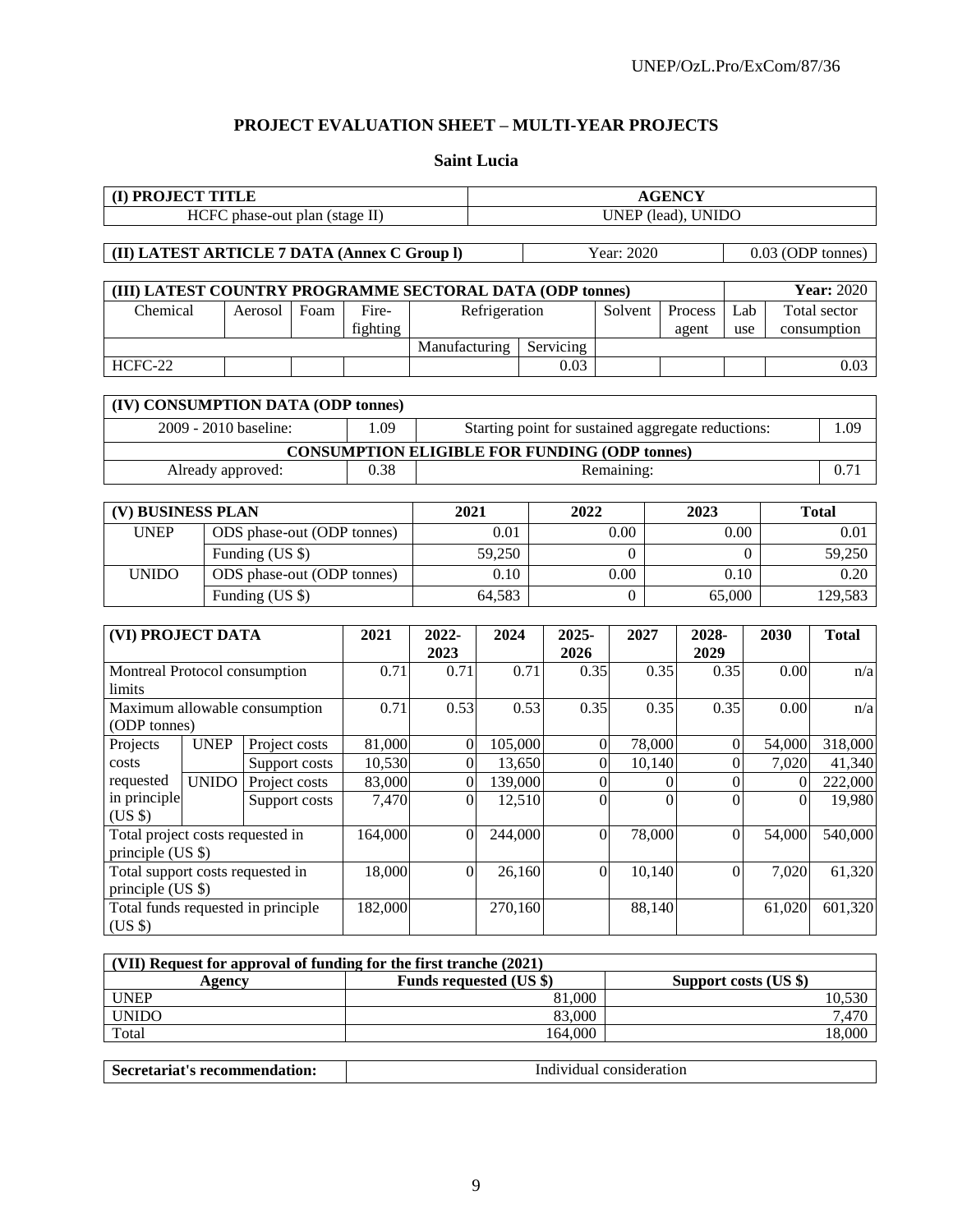# **PROJECT DESCRIPTION**

#### **Background**

24. On behalf of the Government of Saint Lucia, UNEP as the lead implementing agency, has submitted a request for stage II of the HCFC phase-out management plan (HPMP), at a total cost of US \$601,320, consisting of US \$318,000, plus agency support costs of US \$41,340 for UNEP, and US \$222,000, plus agency support costs of US \$19,980 for UNIDO, as originally submitted.<sup>5</sup> The implementation of stage II of the HPMP will phase out the remaining consumption of HCFCs by 2030.

25. The first tranche of stage II of the HPMP being requested at this meeting amounts to US \$229,261, consisting of US \$71,700, plus agency support costs of US \$9,321 for UNEP, and US \$136,000, plus agency support costs of US \$12,240 for UNIDO, as originally submitted.

# **Status of implementation of stage I of the HPMP**

26. Stage I of the HPMP for Saint Lucia was originally approved at the  $64<sup>th</sup>$  meeting<sup>6</sup> and revised at the  $68<sup>th7</sup>$  and  $76<sup>th</sup>$  meetings<sup>8</sup> to meet the 35 per cent reduction from the baseline by 2020, at a total cost of US \$210,000, plus agency support costs, to phase out 0.38 ODP tonnes of HCFCs used in the refrigeration and air-conditioning (RAC) servicing sector. An overview of implementation of stage I, including an analysis of the HCFC consumption; the progress and financial reports on the implementation, the request for the fifth and final tranche submitted to the current meeting, is available in paragraphs 1 to 23 of the present document.

#### **Stage II of the HPMP**

#### Remaining consumption eligible for funding

27. After deducting 0.38 ODP tonnes of HCFCs associated with stage I of the HPMP, the remaining consumption eligible for funding amounts to 0.71 ODP tonnes of HCFC-22.

#### Sector distribution of HCFCs

28. There are approximately 420 technicians and 69 workshops consuming HCFC-22 to service residential and commercial air-conditioners, commercial refrigeration equipment and equipment used in applications such as cold storages, chillers, ice makers, as shown in Table 3. HCFC-22 represents 17.2 per cent of the refrigerants used in the servicing sector; other main refrigerants used in RAC applications are R-410A, HFC-134a and R-404A.

| <b>Sector/Applications</b>                            | Number of | Average          | Leakage rate | <b>Consumption</b> |               |  |
|-------------------------------------------------------|-----------|------------------|--------------|--------------------|---------------|--|
|                                                       | units     | charge/unit (kg) | $(\%)$       | $m t^*$            | $\frac{6}{6}$ |  |
| Room AC (unitary and split)                           | 9,225     | 2.0              |              | 1.61               | 72            |  |
| Commercial AC (roof top,<br>multi-split, chillers)    | 6.150     | 5.0              |              | 2.77               |               |  |
| Commercial refrigeration<br>(medium condensing units) | 126       | 15.0             | 25           | 0.47               | 18            |  |

#### **Table 3. Sectoral distribution of HCFC-22 in Saint Lucia in 2020**

 $\overline{\phantom{a}}$ 

<sup>&</sup>lt;sup>5</sup> As per the letter of 5 March 2021 from the Department of Sustainable Development (Ministry of Education, Innovation, Gender Relations and Sustainable Development) of Saint Lucia to the Secretariat.

<sup>6</sup> UNEP/OzL.Pro/ExCom/64/43 and Corr.1 and Annex XVIII of UNEP/OzL.Pro/ExCom/64/53

<sup>7</sup> Annex XIV of UNEP/OzL.Pro/ExCom/68/53

<sup>8</sup> Annex XVII of UNEP/OzL.Pro/ExCom/76/66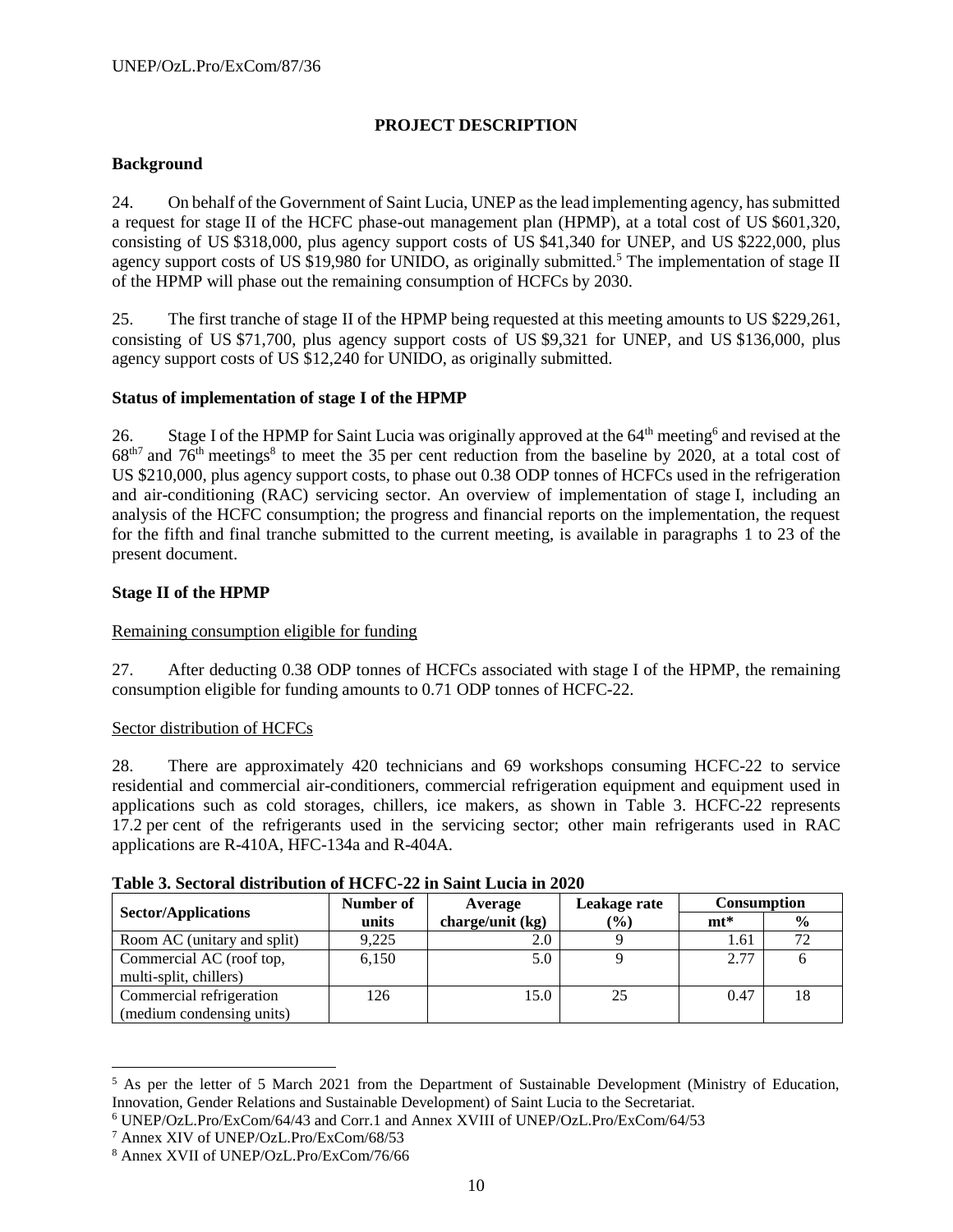|                                  | Number of | Average          | Leakage rate | <b>Consumption</b> |               |  |
|----------------------------------|-----------|------------------|--------------|--------------------|---------------|--|
| <b>Sector/Applications</b>       | units     | charge/unit (kg) | $(\%)$       | $m t^*$            | $\frac{0}{0}$ |  |
| Other equipment including cold   | 89        | 10.0             | 25           | 0.22               |               |  |
| rooms, chillers, ice makers etc. |           |                  |              |                    |               |  |
| <b>Total</b>                     |           | n/a              | n/a          | 5.07               | 100           |  |

\* Estimated based on use of HCFC-22 in different applications; consumption reported in 2020 is lower than use levels due to a decrease in market demand caused by COVID-19 and the use of HCFC-22 from stockpiles.

#### Phase-out strategy in stage II of the HPMP

29. Stage II of the HPMP has been designed based on the experience gained during the implementation of stage I and taken into consideration the recommendations of the verification report. It will focus on strengthening enforcement of the licensing and quota system and other regulations to minimise emissions of HCFCs, implementation of training and capacity building activities for service technicians and enforcement officers, implementation of a recovery and reclamation programme, awareness and outreach programmes on HCFC phase-out and low-GWP alternatives in different RAC applications, and project monitoring and management.

#### Proposed activities in stage II of the HPMP

- 30. Stage II proposes the following activities:
	- (a) *Policy, legal and institutional framework*: Strengthening the policy, regulatory and institutional framework to monitor and control imports/exports of HCFCs and low-GWP alternative refrigerants, and implementation of activities for addressing the recommendations of the verification report relating to strengthening of HCFC licensing/quota system submitted with the last tranche request of stage I to the  $87<sup>th</sup>$  meeting (UNEP) (US \$15,000);
	- (b) *Enforcement of the licensing and quota system and other provisions of the regulatory and standards framework*: Eight workshops, each for 20 customs and enforcement officers, on controlling and monitoring HCFC trade and preventing illegal trade of HCFCs, including the updated licensing/quota system for HCFCs (UNEP) (US \$46,000);
	- (c) *Training and capacity building of service technicians*: Training of 135 technicians through nine workshops on good servicing practices, including proper management and safe handling of natural refrigerants, and on operations on the recovery and reuse of refrigerants; promoting safety practices when using flammable/toxic refrigerants; and continuing the technician certification programme until 2030 (UNEP) (US \$80,200);
	- (d) *Provision of equipment and tools*: Provision of tools and equipment (e.g., vacuum pumps, recovery machines, leak detectors, manifold gauge, tools for handling flammable refrigerants) to promote good refrigeration servicing practices and to work with flammable refrigerants to technical institutions and service technicians (UNIDO) (US \$153,000);
	- (e) *Establishment of a reclamation centre*: Updating the curriculum of the RAC training programme to include the reclamation procedures and handling of reclaimed refrigerants, establishment of reclamation centre with recovery and reclamation equipment (e.g., reclamation unit, recovery machines, recovery refrigerant cylinders); and training and workshops on promoting the use of reclaimed refrigerants as a means to provide improved service to end users (UNIDO) (US \$69,000); and
	- (f) *Education and awareness*: Informing all stakeholders about the HCFC phase-out; providing information through awareness outreach programmes and design and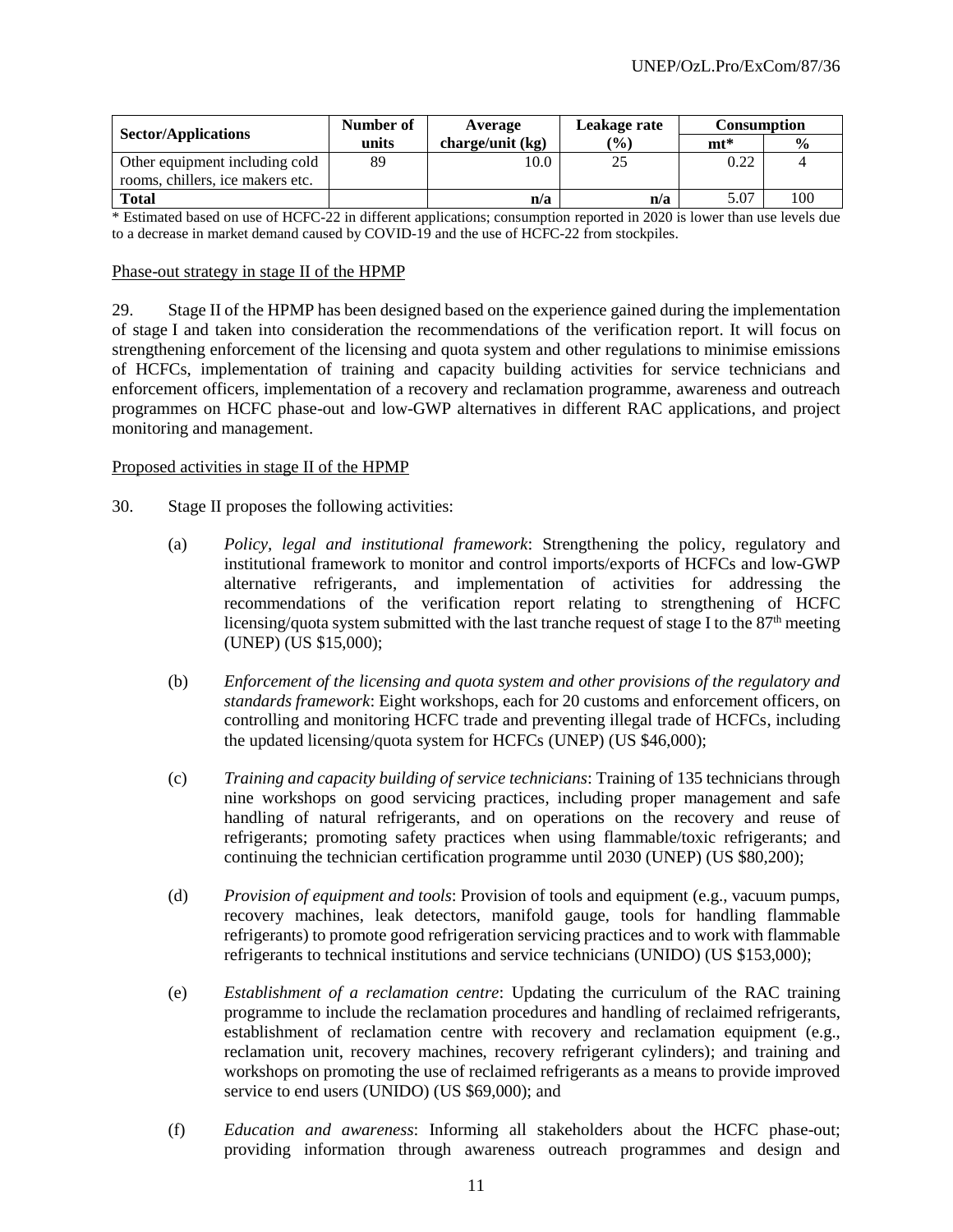distribution of publicity materials about emerging technology options to reduce HCFC consumption, including low-GWP technology entering the market, economic and environmental benefits of HCFC phase-out, including energy efficiency opportunities, health and safety issues related to the use of natural refrigerants and how these are to be handled; and providing information about the specific activities to be pursued to achieve the targeted consumption reductions (UNEP) (US \$128,000).

# *Project implementation and monitoring*

31. The system established under stage I of the HPMP will continue into stage II, where the NOU monitors activities, reports on progress, and works with stakeholders to phase out HCFCs. The cost of those activities amounts to US \$48,800 for stage II.

# *Gender policy implementation<sup>9</sup>*

32. During the implementation of stage II, the Government will continue to implement measures for gender mainstreaming (e.g., designing information outreach materials that are gender sensitive; encouraging women participation as facilitators, trainers and consultants; and undertaking sensitisation of gender issues during training programmes), and to obtain stakeholders' inputs on how to strengthen integration of gender-specific indicators in planning, implementation and reporting for each of the project components. The Government would also collect and report gender performance indicators as identified under small-scale funding agreements with UNEP for stage II activities.

# Total cost of stage II of the HPMP

33. The total cost of stage II of the HPMP for Saint Lucia has been estimated at US \$540,000 (plus agency support costs), as originally submitted for achieving 67.5 per cent reduction from its HCFC baseline consumption by 2025 and 100 per cent reduction by 2030. The proposed activities and cost breakdown are summarized in Table 4.

| <b>Activity</b>                                                                    | Agency       | $Cost$ (US $\})$ |
|------------------------------------------------------------------------------------|--------------|------------------|
| Policy, legal and institutional framework                                          | <b>UNEP</b>  | 15,000           |
| Enforcement of the licensing and quota system and other provisions of the          | <b>UNEP</b>  | 46,000           |
| regulatory and standards framework                                                 |              |                  |
| Training and capacity building of service technicians                              | <b>UNEP</b>  | 80,200           |
| Provision of tools and equipment to promote good refrigeration servicing practices | <b>UNIDO</b> | 153,000          |
| and working with flammable refrigerants                                            |              |                  |
| Establishment of a reclamation centre                                              | <b>UNIDO</b> | 69,000           |
| Education and awareness                                                            | <b>UNEP</b>  | 128,000          |
| Monitoring, evaluation and reporting                                               | <b>UNEP</b>  | 48,800           |
| <b>Total</b>                                                                       |              | 540,000          |

**Table 4. Total cost of stage II of the HPMP for Saint Lucia as submitted** 

Activities planned for the first tranche of stage II

 $\overline{\phantom{a}}$ 

34. The first funding tranche of stage II of the HPMP, at the total amount of US \$207,700, will be implemented between October 2021 and December 2023 and will include the following activities:

(a) *Policy, legal and institutional framework*: Strengthening the policy, regulatory and institutional framework to monitor and control imports/exports of HCFCs and low-GWP refrigerants including implementing the recommendations of the verification report of

<sup>&</sup>lt;sup>9</sup> Decision 84/92(d) requested bilateral and implementing agencies to apply the operational policy on gender mainstreaming throughout the project cycle.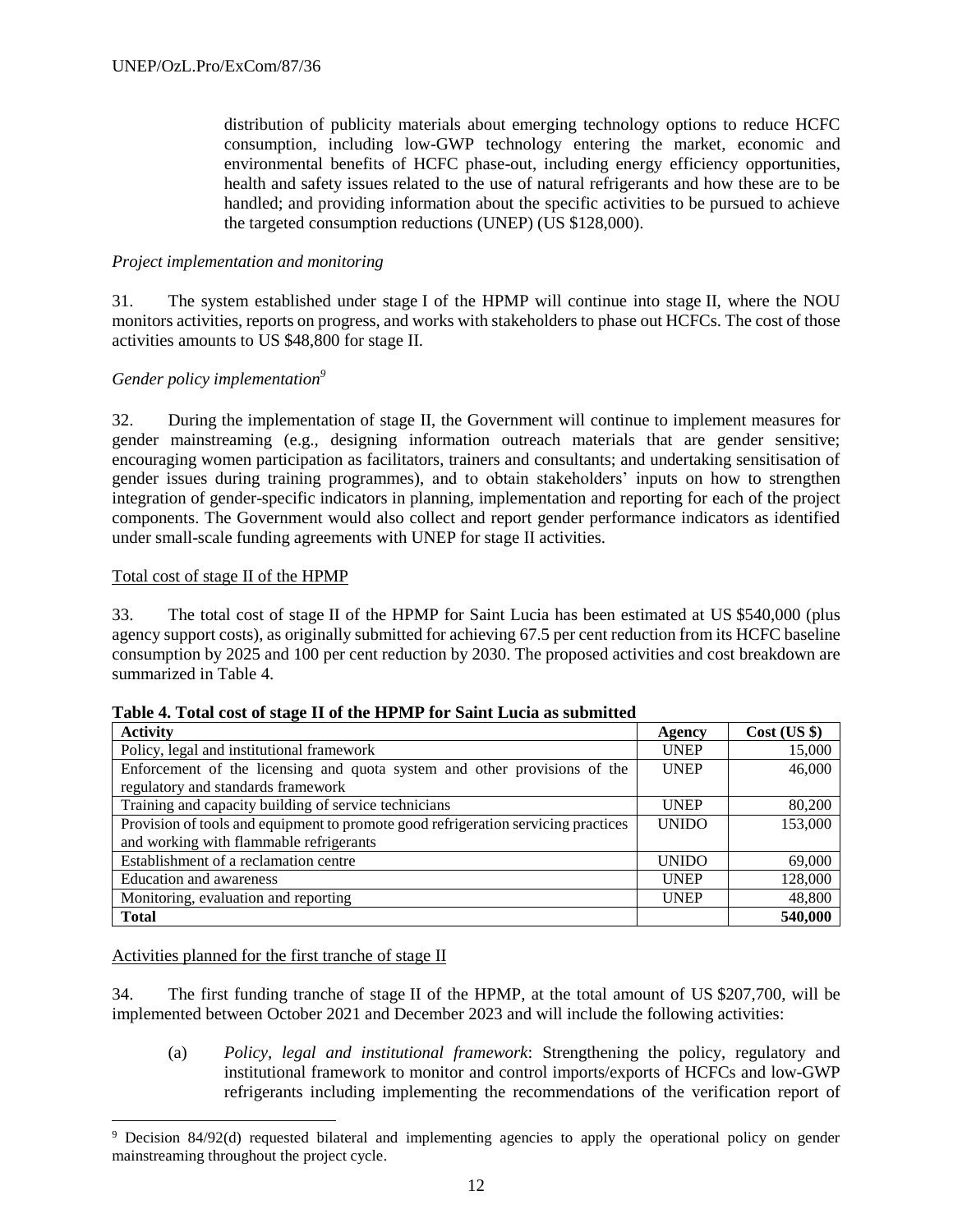stage I relating to strengthening of HCFC licensing/quota system; stakeholders' consultations and workshop on regulations relating to import/export of HCFCs and additional measures for strengthening HCFC licensing/quota system (UNEP) (US \$15,000);

- (b) *Enforcement of the licensing and quota system and other provisions of the regulatory and standards framework*: Enforcement training of 80 customs officers through four workshops on HCFC import/export monitoring and control regulations, and prevention of illegal trade; review and update of the Customs desk book; printings of the Customs poster, quick tool and desk book (UNEP) (US \$11,500);
- (c) *Training and capacity building of service technicians*: Training and certification of 60 RAC service technicians through four workshops on good servicing practices to reduce demand for virgin ODS; reviewing and update of training curriculum; developing a guide for good servicing practices; consulting with the National Air-Condition and Refrigeration Association (NARA) on the selection of trainees and coordination of training programmes (UNEP) (US \$17,200);
- (d) *Provision of tools and equipment*: Procurement and distribution of equipment and tools to training institutions for training on good refrigeration servicing practices and to work with flammable low-GWP refrigerants (UNIDO) (US \$75,000);
- (e) *Establishment of a reclamation centre*: Acquisition of equipment and tools (e.g., reclamation unit, recovery machines, recovery refrigerant cylinders); recruitment of an international expert; delivery, installation, commissioning and training; consumables and operations (UNIDO) (US \$61,000);
- (f) *Education and awareness*: Production of technical material on HCFC phase-out and HCFC-free and low-GWP alternative technologies; education and awareness programmes on HPMP implementation, good servicing practices including recovery and reclamation of refrigerants and adoption of low-GWP alternatives through seminars, presentations, messages on local media and social media, technical and information print and electronic publications; promotional material for ozone layer protection and emerging technologies (UNEP) (US \$17,000); and
- (g) *Monitoring and evaluation and reporting* (UNEP) (US \$11,000): Preparation of detailed work plan (US \$500), and periodic progress and financial reports (US \$10,500).

# **SECRETARIAT'S COMMENTS AND RECOMMENDATION**

# **COMMENTS**

35. The Secretariat reviewed stage II of the HPMP in light of stage I, the policies and guidelines of the Multilateral Fund, including the criteria for funding HCFC phase-out in the consumption sector for stage II of HPMPs (decision 74/50), and the 2021-2023 business plan of the Multilateral Fund.

# Overarching strategy

36. The Government of Saint Lucia proposes to meet the 100 per cent reduction of its HCFC baseline consumption by 2030, and to maintain a maximum annual consumption of HCFC in the period of 2030 to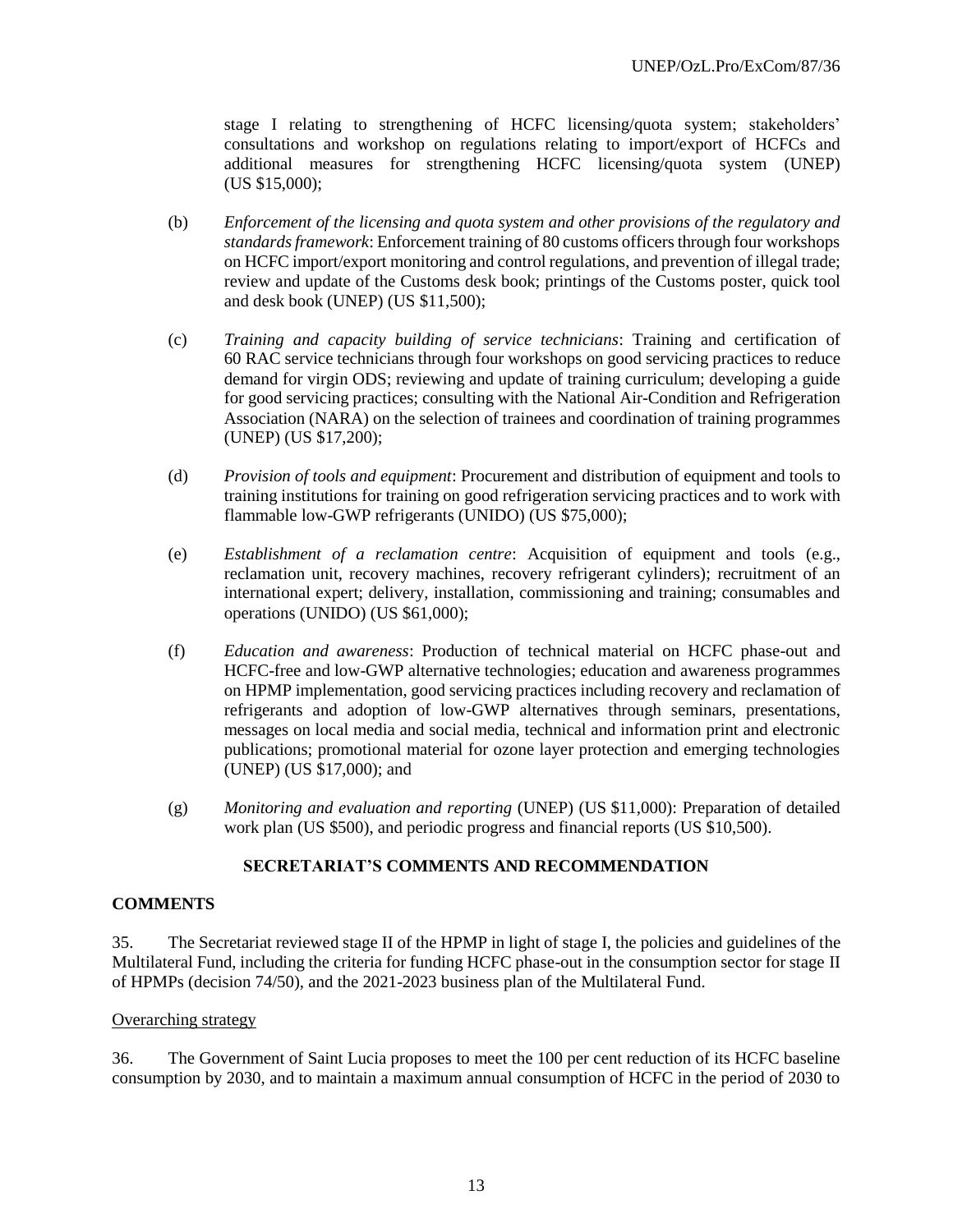2040 consistent with Article 5, paragraph 8 ter(e)(i) of the Montreal Protocol.<sup>10</sup> The Government commits to continue implementing the HCFC licensing and quota systems and strict import controls for ensuring compliance with the HPMP targets and the Montreal Protocol control measures.

37. In line with decision 86/51, to allow for consideration of the final tranche of its HPMP, the Government of Saint Lucia agreed to submit a detailed description of the regulatory and policy framework in place to implement measures to ensure that HCFC consumption was in compliance with paragraph 8 ter(e)(i) of Article 5 of the Montreal Protocol for the 2030-2040 period, and the expected annual HCFC consumption in Saint Lucia for the 2030-2040 period.

# Regulations to support HCFC phase-out

38. The Secretariat discussed with UNEP the phase-out targets for the period 2021 to 2024 keeping in view the low levels of HCFC-22 consumption reported from 2016 to 2020. UNEP mentioned that in January 2021, the Government has issued the HCFC quotas at 0.71 ODP tonnes and published it in the National Gazette; for subsequent years, the consumption targets would be 0.53 ODP tonnes between 2022 to 2024; 0.35 ODP tonnes between 2025 to 2029; and zero ODP tonnes from 2030 except for service tail consumption as approved by the Meeting of the Parties.

# Technical and cost-related issues

39. The Secretariat sought information on the business model that would allow reclamation of HCFCs given that there are no regulatory requirements for promoting recovery and reclamation of refrigerants. UNIDO explained that the current price of virgin HCFC-22 (i.e., US \$15.50/kg) is high and could increase with the decrease in availability of HCFC-22 over the next few years; under these circumstances, recovery and reclamation of refrigerants would be a viable business proposition for the technicians. While the reclaimed refrigerant will be tested, compliance with the level of purity specified in the Air-conditioning, Heating and Refrigeration Institute (AHRI) standard 700 will not be required as the recovered refrigerant would be reclaimed and used for servicing RAC equipment, and would not be sold in the market. The Government would also encourage recovery and reclamation of refrigerants through awareness and outreach activities, and training and equipment support activities, as the Government considers that specific regulations for mandatory emission reduction or recovery of refrigerants would be difficult to enforce at this stage.

# *Revision to cost allocation*

l

40. The Secretariat had detailed discussions with UNEP on costs allocated for the different components of stage II with a view to maximise the impact of stage II activities.

41. Subsequently, it was agreed to undertake a review and update of the regulations to implement any additional measures to sustain HCFC phase-out; increase the number of customs and enforcement officers to be trained from 160 to 270 and the RAC technicians from 135 to 470; and reduce the costs of awareness and outreach activities to US \$92,200. Table 5 presents the revised cost allocation for the different components.

| <b>Activity</b>                                                  | Agency      | Original (US \$) | <b>Revised (US \$)</b> |
|------------------------------------------------------------------|-------------|------------------|------------------------|
| Policy, legal and institutional framework (inclusion of a review | <b>UNEP</b> | 15,000           | 15.000                 |
| and update of the regulations to implement measures to sustain   |             |                  |                        |
| HCFC phase-out)                                                  |             |                  |                        |

<sup>&</sup>lt;sup>10</sup> HCFC consumption may exceed zero in any year so long as the sum of its calculated levels of consumption over the ten-year period from 1 January 2030 to 1 January 2040 divided by 10, does not exceed 2.5 per cent of the HCFC baseline.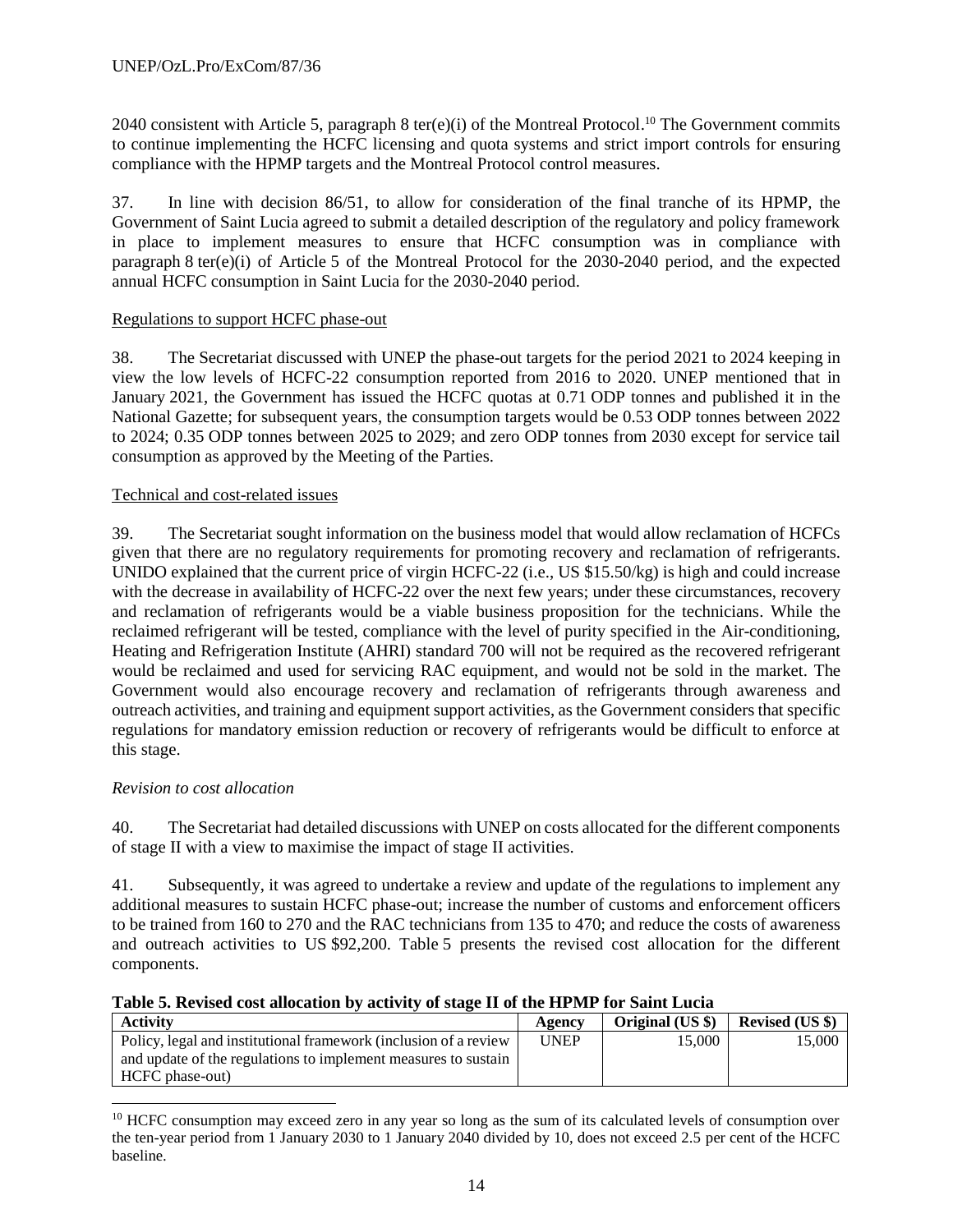| <b>Activity</b>                                                 | Agency       | Original (US \$) | <b>Revised (US \$)</b> |
|-----------------------------------------------------------------|--------------|------------------|------------------------|
| Enforcement of the licensing and quota system and other         | <b>UNEP</b>  | 46,000           | 54,000                 |
| provisions of the regulatory and standards framework (from      |              |                  |                        |
| 160 to 270 customs and enforcement officers to be trained)      |              |                  |                        |
| Training and capacity building of service technicians (from 135 | <b>UNEP</b>  | 80,200           | 108,000                |
| to 470 technicians to be trained)                               |              |                  |                        |
| Provision of tools and equipment to promote good refrigeration  | <b>UNIDO</b> | 153,000          | 153,000                |
| servicing practices and working with flammable refrigerants     |              |                  |                        |
| Establishment of a reclamation centre                           | <b>UNIDO</b> | 69,000           | 69,000                 |
| Education and awareness                                         | <b>UNEP</b>  | 128,000          | 92,200                 |
| Monitoring, evaluation and reporting                            | <b>UNEP</b>  | 48,800           | 48,800                 |
| <b>Total</b>                                                    |              | 540,000          | 540,000                |

42. Keeping in view the activity revisions and expected timelines for the implementation of the project components, the tranche distribution for stage II of the HPMP was adjusted as shown in Table 6.

| Agency         | 2021    | 2022-2023 | 2024    | 2025-2026 | 2027    | 2028-2029 | 2030   | <b>Total</b> |
|----------------|---------|-----------|---------|-----------|---------|-----------|--------|--------------|
| As submitted   |         |           |         |           |         |           |        |              |
| <b>UNEP</b>    | 71,700  |           | 73,800  | 0         | 120,200 | U         | 52,300 | 318,000      |
| <b>UNIDO</b>   | 136,000 |           | 86,000  |           |         |           |        | 222,000      |
| <b>Total</b>   | 207,700 |           | 159,800 | 0         | 120,200 | 0         | 52,300 | 540,000      |
| <b>Revised</b> |         |           |         |           |         |           |        |              |
| <b>UNEP</b>    | 81,000  |           | 105,000 | 0         | 78,000  | 0         | 54,000 | 318,000      |
| <b>UNIDO</b>   | 83,000  |           | 139,000 | 0         | 0       | 0         |        | 222,000      |
| <b>Total</b>   | 164,000 |           | 244,000 |           | 78,000  | 0         | 54,000 | 540,000      |

**Table 6. Original and revised tranche distribution for stage II of the HPMP for Saint Lucia (US \$)**

# Activities planned for the first tranche

43. After discussion with UNEP, the funding and activities associated with the first funding tranche were revised as follows:

- (a) *Policy, legal and institutional framework*: Strengthening the policy, regulatory and institutional framework to monitor and control imports/exports of HCFCs and low-GWP refrigerants by implementing the recommendations of the verification report of stage I relating to licensing/quota system for HCFCs and monitoring and reporting of HCFCs; consideration of developing policies to encourage recovery and reclamation and strengthening the certification of technicians, and revising the process regarding the sale of refrigerants to certified technicians; stakeholders' consultations and workshops on regulations relating to import/export of HCFCs and additional measures for strengthening HCFC licensing/quota system (UNEP) (US \$15,000);
- (b) *Enforcement of the licensing and quota system and other provisions of the regulatory and standards framework*: same activities as submitted above (UNEP) (US \$12,000);
- (c) *Training and capacity building of service technicians*: Training and certification of 90 RAC service technicians through six workshops on good servicing practices and safe use of low-GWP alternatives; reviewing and update of training curriculum; developing a guide for good servicing practices; consulting with NARA on selection and coordination of training of service technicians (UNEP) (US \$24,000);
- (d) *Provision of tools and equipment*: same activities as submitted above (UNIDO) (US \$75,000);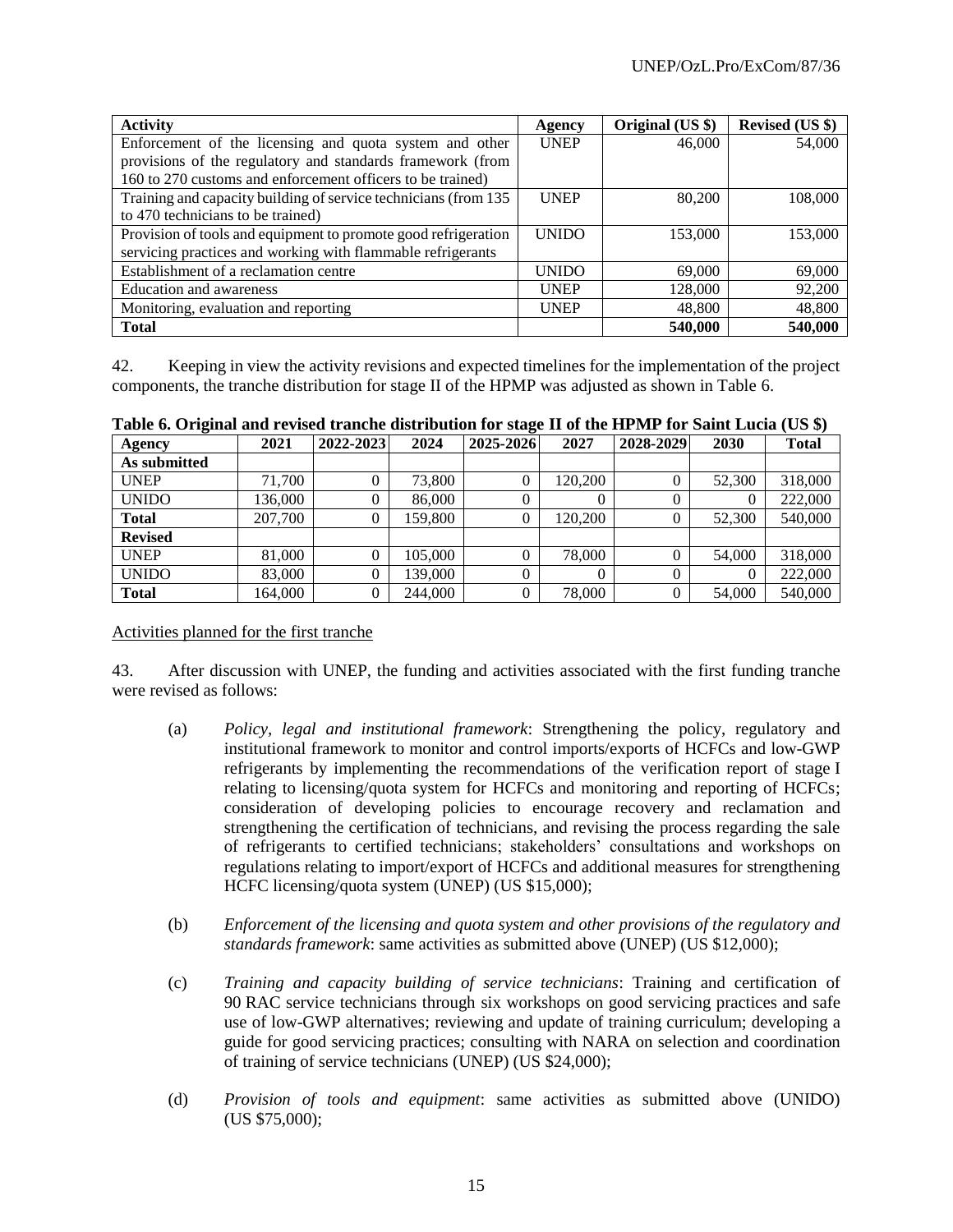- (e) *Establishment of a reclamation centre*: Undertaking preparatory work for the establishment of the reclamation centre; recruitment of an international expert (UNIDO) (US \$8,000);
- (f) *Education and awareness*: same activities as submitted above (UNEP) (US \$19,000); and
- (g) *Monitoring and evaluation and reporting* (UNEP) (US \$11,000): Cost for a staff/consultant who will assist in developing a work plan for the first tranche of stage II and monitoring and reporting of stage II activities.

#### Total project cost

44. The total cost for stage II of the HPMP amounts to US \$540,000, based on decision 74/50(c)(xii) and the funding for the first tranche was revised as per Table 6 and paragraph 43 above.

#### Impact of the COVID-19 pandemic on HPMP implementation

45. In 2020, the COVID-19 pandemic has affected the overall pace of implementation of business and economic activities, including those under the HPMP; with the recent changes in the health regulations that allow more persons to attend in-person training with masks and distancing requirements, the Government anticipates activities to be conducted with in-person participation with some restrictions on social distancing and wearing masks. The Government of Saint Lucia proposes to initiate implementation of stage II after its approval, as part of post-COVID-19 recovery measures, taking into account the relevant restrictions.

#### Impact on the climate

46. The proposed activities in the servicing sector, which include better containment of refrigerants through training and provision of equipment, will reduce the amount of HCFC-22 used for RAC servicing. Each kilogram of HCFC-22 not emitted due to better refrigeration practices results in savings of approximately  $1.8 \text{ CO}_2$ -equivalent tonnes. Although a calculation of the impact on the climate was not included in the HPMP, the activities planned by Saint Lucia, including its efforts to promote low-GWP alternative technologies, as well as refrigerant recovery and reuse, indicate that the implementation of the HPMP will reduce the emission of refrigerants into the atmosphere, resulting in climate benefits.

# **Co-financing**

47. The Government would provide in-kind support for management of the NOU and some activities relating to regulations enforcement and information outreach with support from projects implemented with funds outside the Multilateral Fund, during implementation of stage II.

# **2021-2023 draft business plan of the Multilateral Fund**

48. UNEP and UNIDO are requesting US \$540,000, plus agency support costs, for the implementation of stage II of the HPMP for Saint Lucia. The total requested value of US \$182,000, including agency support costs for the period of 2021–2023, is US \$6,833 below the amount in the business plan.

# **Draft Agreement**

49. A draft Agreement between the Government of Saint Lucia and the Executive Committee for the phase-out of HCFCs in stage II of the HPMP is contained in Annex II to the present document.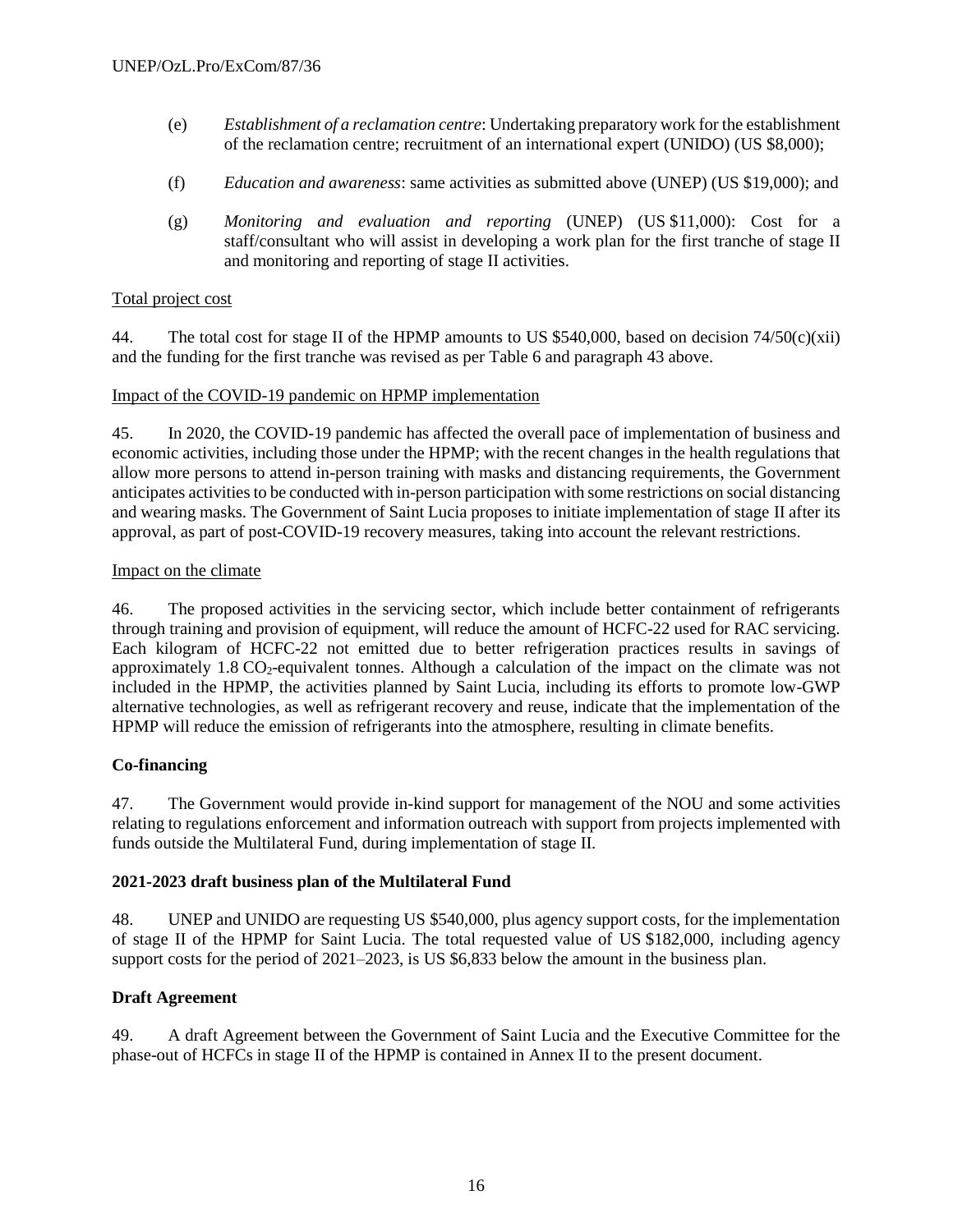# **RECOMMENDATION**

- 50. The Executive Committee may wish to consider:
	- (a) Approving, in principle, stage II of the HCFC phase-out management plan (HPMP) for Saint Lucia for the period from 2021 to 2030 for the complete phase-out of HCFC consumption, in the amount of US \$601,320, consisting of US \$318,000, plus agency support costs of US \$41,340 for UNEP, and US \$222,000, plus agency support costs of US \$19,980 for UNIDO, on the understanding that no more funding from the Multilateral Fund would be provided for the phase-out of HCFCs;
	- (b) Noting the commitment of the Government of Saint Lucia to reduce HCFC consumption by 47 per cent of the country's baseline by 2022, 67.5 per cent by 2025 and to phase out HCFCs completely by 1 January 2030, and that HCFCs would not be imported after that date, except for those allowed for a servicing tail between 2030 and 2040 where required, consistent with the provisions of the Montreal Protocol;
	- (c) Deducting 0.71 ODP tonnes of HCFCs from the remaining HCFC consumption eligible for funding;
	- (d) Approving the draft Agreement between the Government of Saint Lucia and the Executive Committee for the reduction in consumption of HCFCs, in accordance with stage II of the HPMP, contained in Annex II to the present document;
	- (e) That, to allow for consideration of the final tranche of its HPMP, the Government of Saint Lucia should submit:
		- (i) A detailed description of the regulatory and policy framework in place to implement measures to ensure that HCFC consumption was in compliance with paragraph 8 ter(e)(i) of Article 5 of the Montreal Protocol for the period 2030-2040;
		- (ii) The expected annual HCFC consumption in Saint Lucia for the period 2030-2040; and
	- (f) Approving the first tranche of stage II of the HPMP for Saint Lucia, and the corresponding tranche implementation plans, in the amount of US \$182,000, consisting of US \$81,000, plus agency support costs of US \$10,530 for UNEP, and US \$83,000, plus agency support costs of US \$7,470 for UNIDO.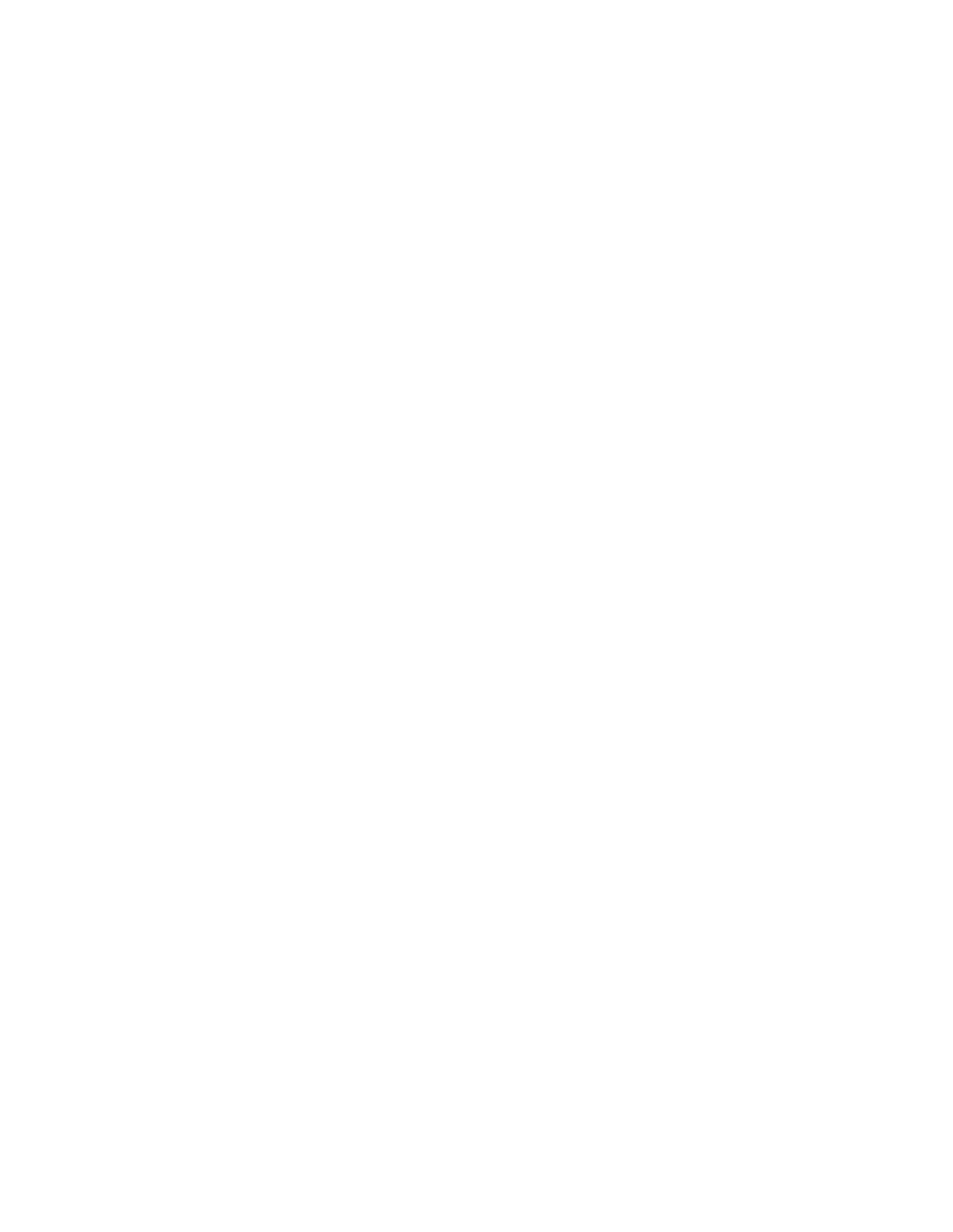#### **Annex I**

# **TEXT TO BE INCLUDED IN THE REVISED UPDATED AGREEMENT BETWEEN THE GOVERNMENT OF SAINT LUCIA AND THE EXECUTIVE COMMITTEE OF THE MULTILATERAL FUND FOR THE REDUCTION IN CONSUMPTION OF HYDROCHLOROFLUOROCARBONS**

(Relevant changes are in bold font for ease of reference)

16. This **revised** updated Agreement supersedes the Agreement reached between the Government of Saint Lucia and the Executive Committee at the **76th** meeting of the Executive Committee.

| <b>Row</b> | <b>Particulars</b>                                                | 2011    | 2012   | 2013-          | 2015   | 2016-          | 2018           | 2019           | 2020         | 2021         | <b>Total</b> |
|------------|-------------------------------------------------------------------|---------|--------|----------------|--------|----------------|----------------|----------------|--------------|--------------|--------------|
|            |                                                                   |         |        | 2014           |        | 2017           |                |                |              |              |              |
| 1.1        | Montreal Protocol reduction                                       | n/a     | n/a    | 1.09           | 0.98   | 0.98           | 0.98           | 0.98           | 0.71         | 0.71         | n/a          |
|            | schedule of Annex C, Group                                        |         |        |                |        |                |                |                |              |              |              |
|            | I substances (ODP Tonnes)                                         |         |        |                |        |                |                |                |              |              |              |
| 1.2        | Maximum allowable total                                           | n/a     | n/a    | 1.09           | 0.98   | 0.98           | 0.98           | 0.98           | 0.71         | 0.71         | n/a          |
|            | consumption of Annex C,                                           |         |        |                |        |                |                |                |              |              |              |
|            | Group I substances (ODP                                           |         |        |                |        |                |                |                |              |              |              |
|            | tonnes)                                                           |         |        |                |        |                |                |                |              |              |              |
| 2.1        | Lead IA (UNEP) agreed                                             | 13,000  | 13,150 | $\theta$       | 26,300 | $\Omega$       | 9,200          | $\Omega$       | $\mathbf{0}$ | 21,000       | 82,650       |
|            | funding (US \$)                                                   |         |        |                |        |                |                |                |              |              |              |
| 2.2        | Support costs for Lead IA                                         | 1,690   | 1,710  | $\Omega$       | 3,419  | $\Omega$       | 1,196          | $\Omega$       | 0            | 2,730        | 10,745       |
|            | $(US \$                                                           |         |        |                |        |                |                |                |              |              |              |
| 2.3        | Cooperating IA (UNIDO)                                            | 88,850  | 11,000 | $\overline{0}$ | 27,500 | $\theta$       | $\theta$       | $\theta$       | $\mathbf{0}$ | $\bf{0}$     | 127,350      |
|            | agreed funding (US \$)                                            |         |        |                |        |                |                |                |              |              |              |
| 2.4        | Support costs for                                                 | 7,997   | 990    | $\theta$       | 2,475  | $\Omega$       | $\overline{0}$ | $\theta$       | $\mathbf{0}$ | $\mathbf{0}$ | 11,462       |
|            | Cooperating IA (US \$)                                            |         |        |                |        |                |                |                |              |              |              |
| 3.1        | Total agreed funding (US \$)                                      | 101,850 | 24,150 | $\theta$       | 53,800 | $\theta$       | 9,200          | $\overline{0}$ | $\mathbf{0}$ | 21,000       | 210,000      |
| 3.2        | Total support costs (US \$)                                       | 9,687   | 2,700  | $\theta$       | 5,894  | $\overline{0}$ | 1,196          | $\theta$       | $\bf{0}$     | 2,730        | 22,207       |
| 3.3        | Total agreed costs (US \$)                                        | 111,537 | 26,850 | $\theta$       | 59,694 | $\Omega$       | 10,396         | $\overline{0}$ | 0            | 23,730       | 232,207      |
| 4.1.1      | Total phase-out of HCFC-22 under this agreement (ODP tonnes)      |         |        |                |        |                |                |                |              |              | 0.38         |
| 4.1.2      | Phase-out of HCFC-22 in previously approved projects (ODP tonnes) |         |        |                |        |                |                |                |              |              | $\Omega$     |
|            | $4.1.3$ Remaining eligible consumption for HCFC-22                |         |        |                |        |                |                |                |              |              | 0.71         |

# **APPENDIX 2-A: THE TARGETS, AND FUNDING**

# **APPENDIX 5-A: MONITORING INSTITUTIONS AND ROLES**

1. The National Ozone Unit (NOU), which is located within the **Department of Sustainable Development of the Ministry of Education, Innovation, Gender Relations and Sustainable Development** will be responsible for the day to day execution of project activities. As such, primary responsibility will reside with the Permanent Secretary of that Ministry. The NOU, through his/her supervisor (**the Chief Sustainable Development Officer**), will be responsible for ensuring that the Multilateral Fund Secretariat and the Ministry's policies and procedures for project management, including procurement guidelines and reporting requirements are adhered to. In this regard, the highest policy responsibility rests with the **Minister of Education, Innovation, Gender Relations and Sustainable Development** while at the technical level, responsibility resides with the **Chief Sustainable Development Officer**.

2. In addition to the formal government structure described above, the services of an independent monitoring and evaluation consultant will be engaged from time to time to provide independent verification of projects completed and targets achieved. This consultant will also support the preparation of end of project reporting.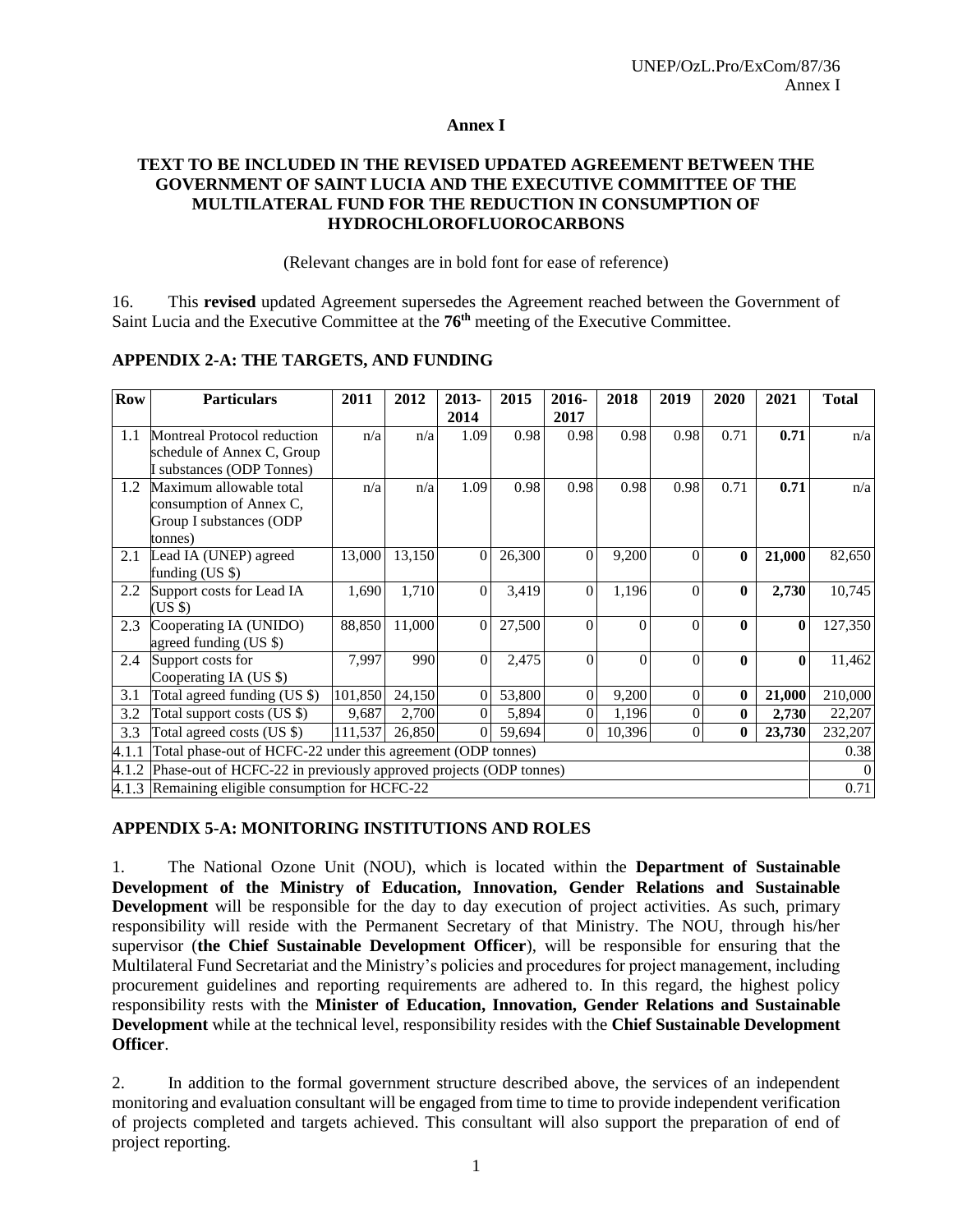3. Periodically the government, in collaboration with the Lead IA may convene monitoring missions to provide independent verification project outputs, achievement of targets and financial management, as considered necessary to ensure a second level of oversight.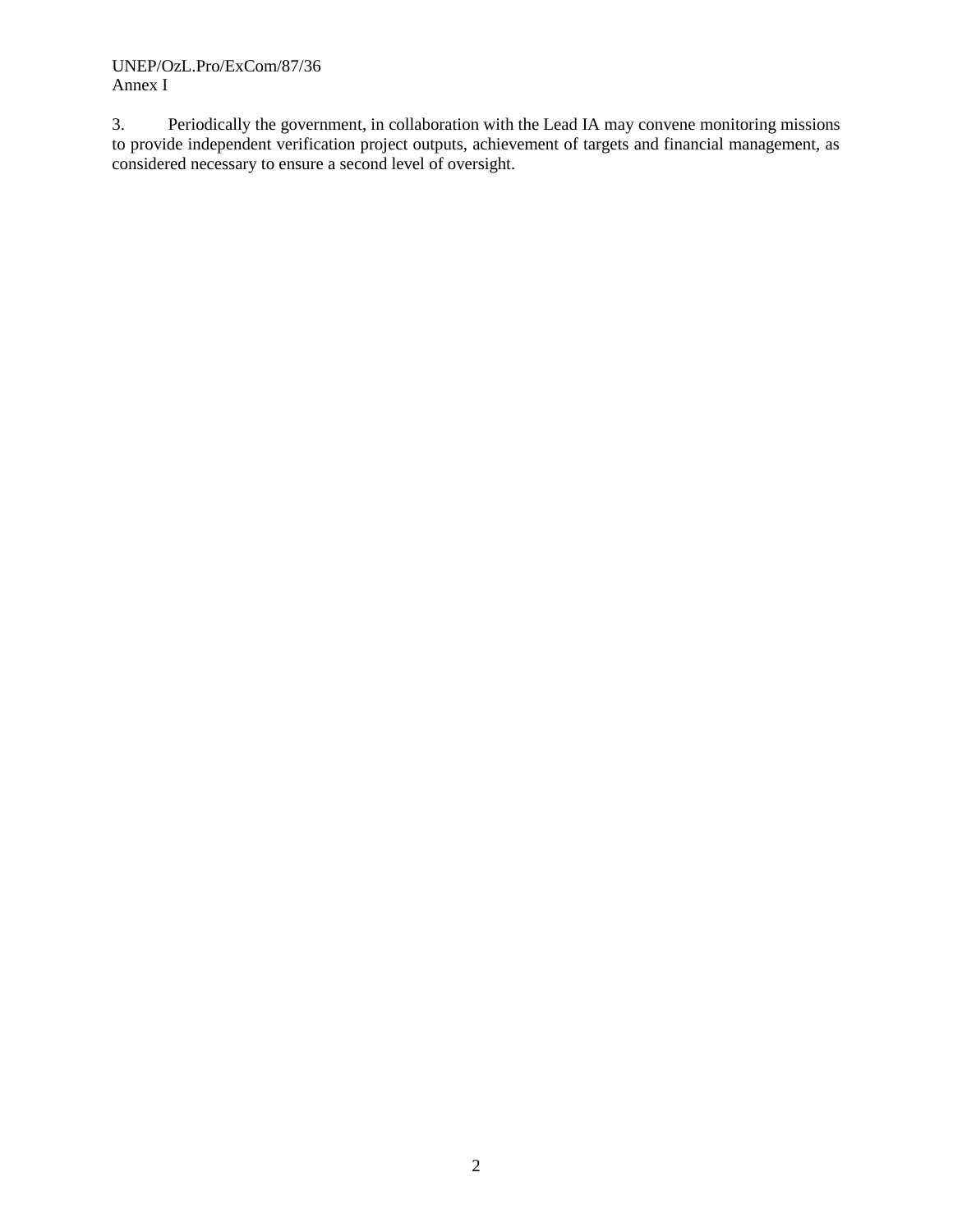# **Annex II**

# **DRAFT AGREEMENT BETWEEN THE GOVERNMENT OF SAINT LUCIA AND THE EXECUTIVE COMMITTEE OF THE MULTILATERAL FUND FOR THE REDUCTION IN CONSUMPTION OF HYDROCHLOROFLUOROCARBONS IN ACCORDANCE WITH STAGE II OF THE HCFC PHASE-OUT MANAGEMENT PLAN**

# **Purpose**

1. This Agreement represents the understanding of the Government of Saint Lucia (the "Country") and the Executive Committee with respect to the reduction of controlled use of the ozone-depleting substances (ODS) set out in Appendix 1-A ("The Substances") to a sustained level of zero ODP tonnes by 1 January 2030 in compliance with Montreal Protocol schedule.

2. The Country agrees to meet the annual consumption limits of the Substances as set out in row 1.2 of Appendix 2-A ("The Targets, and Funding") in this Agreement as well as in the Montreal Protocol reduction schedule for all Substances mentioned in Appendix 1-A. The Country accepts that, by its acceptance of this Agreement and performance by the Executive Committee of its funding obligations described in paragraph 3, it is precluded from applying for or receiving further funding from the Multilateral Fund in respect to any consumption of the Substances that exceeds the level defined in row 1.2 of Appendix 2-A as the final reduction step under this Agreement for all of the Substances specified in Appendix 1-A, and in respect to any consumption of each of the Substances that exceeds the level defined in row 4.1.3 (remaining consumption eligible for funding).

3. Subject to compliance by the Country with its obligations set out in this Agreement, the Executive Committee agrees, in principle, to provide the funding set out in row 3.1 of Appendix 2-A to the Country. The Executive Committee will, in principle, provide this funding at the Executive Committee meetings specified in Appendix 3-A ("Funding Approval Schedule").

4. The Country agrees to implement this Agreement in accordance with the stage II of the HCFC phase-out management plan (HPMP) approved ("the Plan"). In accordance with sub-paragraph 5(b) of this Agreement, the Country will accept independent verification of the achievement of the annual consumption limits of the Substances as set out in row 1.2 of Appendix 2-A of this Agreement. The aforementioned verification will be commissioned by the relevant bilateral or implementing agency.

# **Conditions for funding release**

5. The Executive Committee will only provide the Funding in accordance with the Funding Approval Schedule when the Country satisfies the following conditions at least eight weeks in advance of the applicable Executive Committee meeting set out in the Funding Approval Schedule:

- (a) That the Country has met the Targets set out in row 1.2 of Appendix 2-A for all relevant years. Relevant years are all years since the year in which this Agreement was approved. Years for which there are no due country programme implementation reports at the date of the Executive Committee meeting at which the funding request is being presented are exempted;
- (b) That the meeting of these Targets has been independently verified for all relevant years, unless the Executive Committee decided that such verification would not be required;
- (c) That the Country had submitted a Tranche Implementation Report in the form of Appendix 4-A ("Format of Tranche Implementation Reports and Plans") covering each previous calendar year; that it had achieved a significant level of implementation of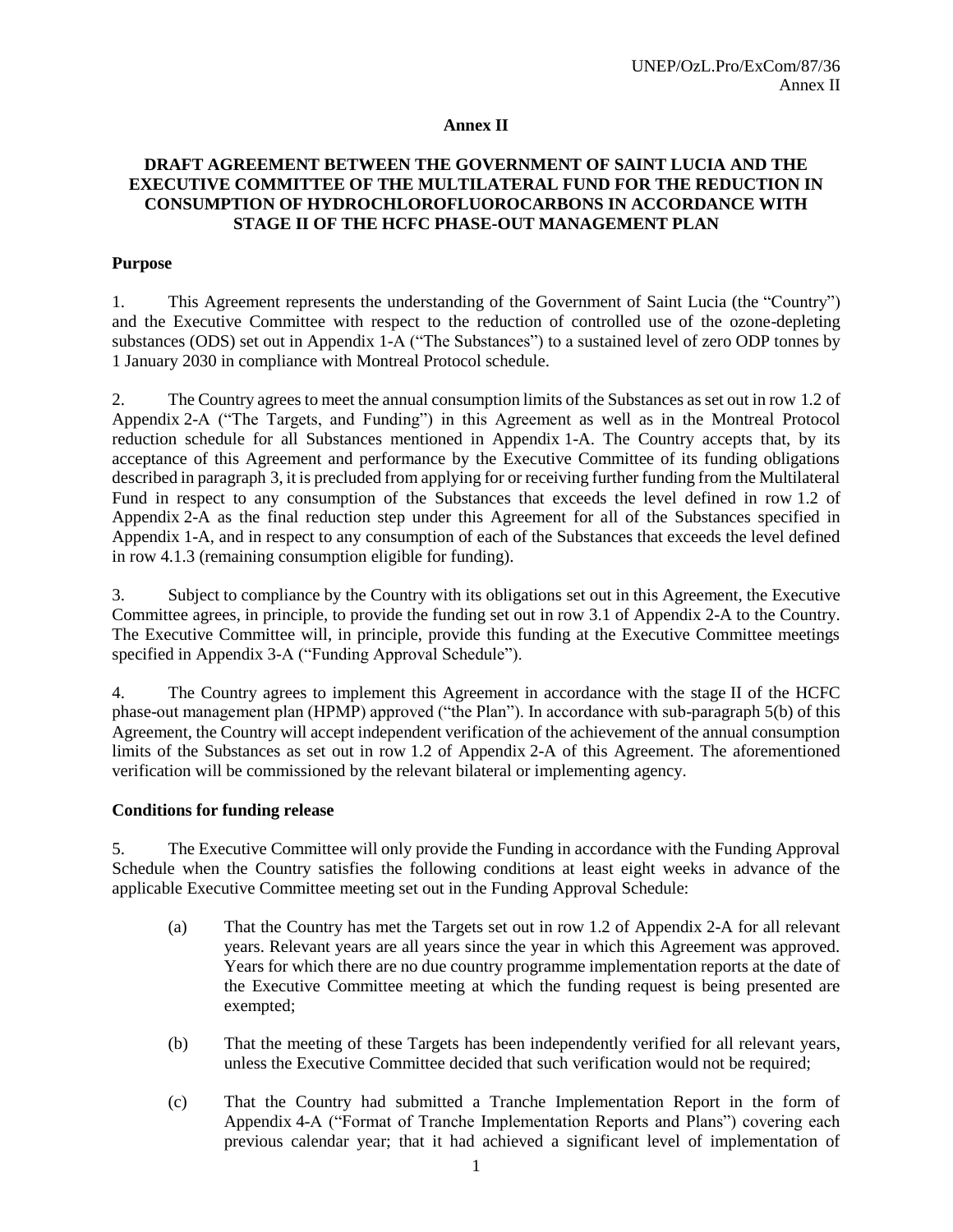activities initiated with previously approved tranches; and that the rate of disbursement of funding available from the previously approved tranche was more than 20 per cent; and

(d) That the Country has submitted a Tranche Implementation Plan in the form of Appendix 4-A covering each calendar year until and including the year for which the funding schedule foresees the submission of the next tranche or, in case of the final tranche, until completion of all activities foreseen.

#### **Monitoring**

6. The Country will ensure that it conducts accurate monitoring of its activities under this Agreement. The institutions set out in Appendix 5-A ("Monitoring Institutions and Roles") will monitor and report on implementation of the activities in the previous Tranche Implementation Plans in accordance with their roles and responsibilities set out in the same appendix.

#### **Flexibility in the reallocation of funds**

7. The Executive Committee agrees that the Country may have the flexibility to reallocate part or all of the approved funds, according to the evolving circumstances to achieve the smoothest reduction of consumption and phase-out of the Substances specified in Appendix 1-A:

- (a) Reallocations categorized as major changes must be documented in advance either in a Tranche Implementation Plan as foreseen in sub-paragraph 5(d) above, or as a revision to an existing Tranche Implementation Plan to be submitted eight weeks prior to any meeting of the Executive Committee, for its approval. Major changes would relate to:
	- (i) Issues potentially concerning the rules and policies of the Multilateral Fund;
	- (ii) Changes which would modify any clause of this Agreement;
	- (iii) Changes in the annual levels of funding allocated to individual bilateral or implementing agencies for the different tranches;
	- (iv) Provision of funding for activities not included in the current endorsed Tranche Implementation Plan, or removal of an activity in the Tranche Implementation Plan, with a cost greater than 30 per cent of the total cost of the last approved tranche; and
	- (v) Changes in alternative technologies, on the understanding that any submission for such a request would identify the associated incremental costs, the potential impact to the climate, and any differences in ODP tonnes to be phased out if applicable, as well as confirm that the Country agrees that potential savings related to the change of technology would decrease the overall funding level under this Agreement accordingly;
- (b) Reallocations not categorized as major changes may be incorporated in the approved Tranche Implementation Plan, under implementation at the time, and reported to the Executive Committee in the subsequent Tranche Implementation Report; and
- (c) Any remaining funds held by the bilateral or implementing agencies or the Country under the Plan will be returned to the Multilateral Fund upon completion of the last tranche foreseen under this Agreement.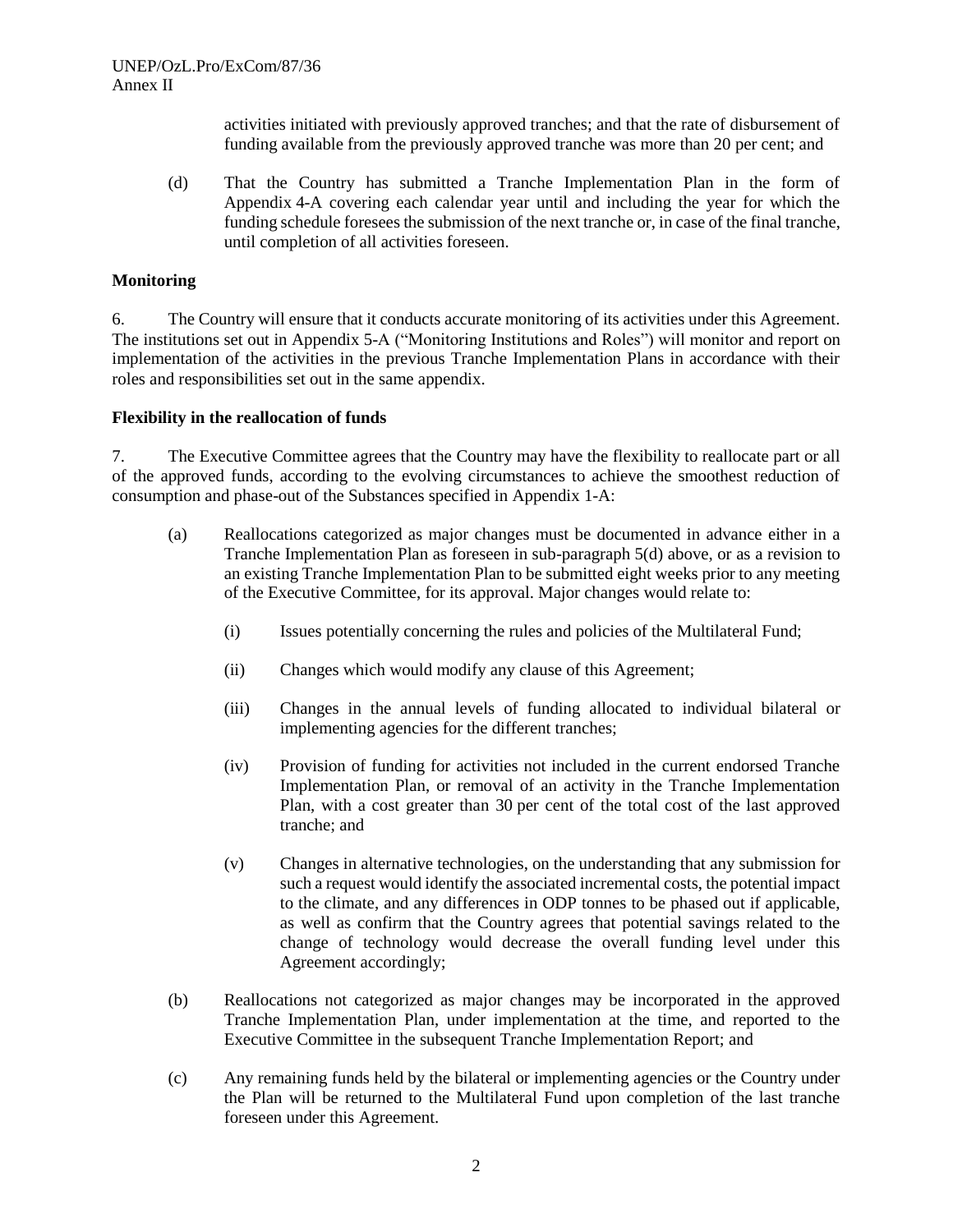# **Considerations for the refrigeration servicing sector**

8. Specific attention will be paid to the execution of the activities in the refrigeration servicing sector included in the Plan, in particular:

- (a) The Country would use the flexibility available under this Agreement to address specific needs that might arise during project implementation; and
- (b) The Country and relevant bilateral and/or implementing agencies would take into consideration relevant decisions on the refrigeration servicing sector during the implementation of the Plan.

# **Bilateral and implementing agencies**

9. The Country agrees to assume overall responsibility for the management and implementation of this Agreement and of all activities undertaken by it or on its behalf to fulfil the obligations under this Agreement. UNEP has agreed to be the lead implementing agency (the "Lead IA") and UNIDO has agreed to be the cooperating implementing agency (the "Cooperating IA") under the lead of the Lead IA in respect of the Country's activities under this Agreement. The Country agrees to evaluations, which might be carried out under the monitoring and evaluation work programmes of the Multilateral Fund or under the evaluation programme of the Lead IA and/or Cooperating IA taking part in this Agreement.

10. The Lead IA will be responsible for ensuring co-ordinated planning, implementation and reporting of all activities under this Agreement, including but not limited to independent verification as per sub-paragraph 5(b). The Cooperating IA will support the Lead IA by implementing the Plan under the overall co-ordination of the Lead IA. The roles of the Lead IA and Cooperating IA are contained in Appendix 6-A and Appendix 6-B, respectively. The Executive Committee agrees, in principle, to provide the Lead IA and the Cooperating IA with the fees set out in rows 2.2 and 2.4 of Appendix 2-A.

# **Non-compliance with the Agreement**

11. Should the Country, for any reason, not meet the Targets for the elimination of the Substances set out in row 1.2 of Appendix 2-A or otherwise does not comply with this Agreement, then the Country agrees that it will not be entitled to the Funding in accordance with the Funding Approval Schedule. At the discretion of the Executive Committee, funding will be reinstated according to a revised Funding Approval Schedule determined by the Executive Committee after the Country has demonstrated that it has satisfied all of its obligations that were due to be met prior to receipt of the next tranche of funding under the Funding Approval Schedule. The Country acknowledges that the Executive Committee may reduce the amount of the Funding by the amount set out in Appendix 7-A ("Reductions in Funding for Failure to Comply") in respect of each ODP kg of reductions in consumption not achieved in any one year. The Executive Committee will discuss each specific case in which the Country did not comply with this Agreement, and take related decisions. Once decisions are taken, the specific case of non-compliance with this Agreement will not be an impediment for the provision of funding for future tranches as per paragraph 5 above.

12. The Funding of this Agreement will not be modified on the basis of any future Executive Committee decisions that may affect the funding of any other consumption sector projects or any other related activities in the Country.

13. The Country will comply with any reasonable request of the Executive Committee, the Lead IA and the Cooperating IA to facilitate implementation of this Agreement. In particular, it will provide the Lead IA and the Cooperating IA with access to the information necessary to verify compliance with this Agreement.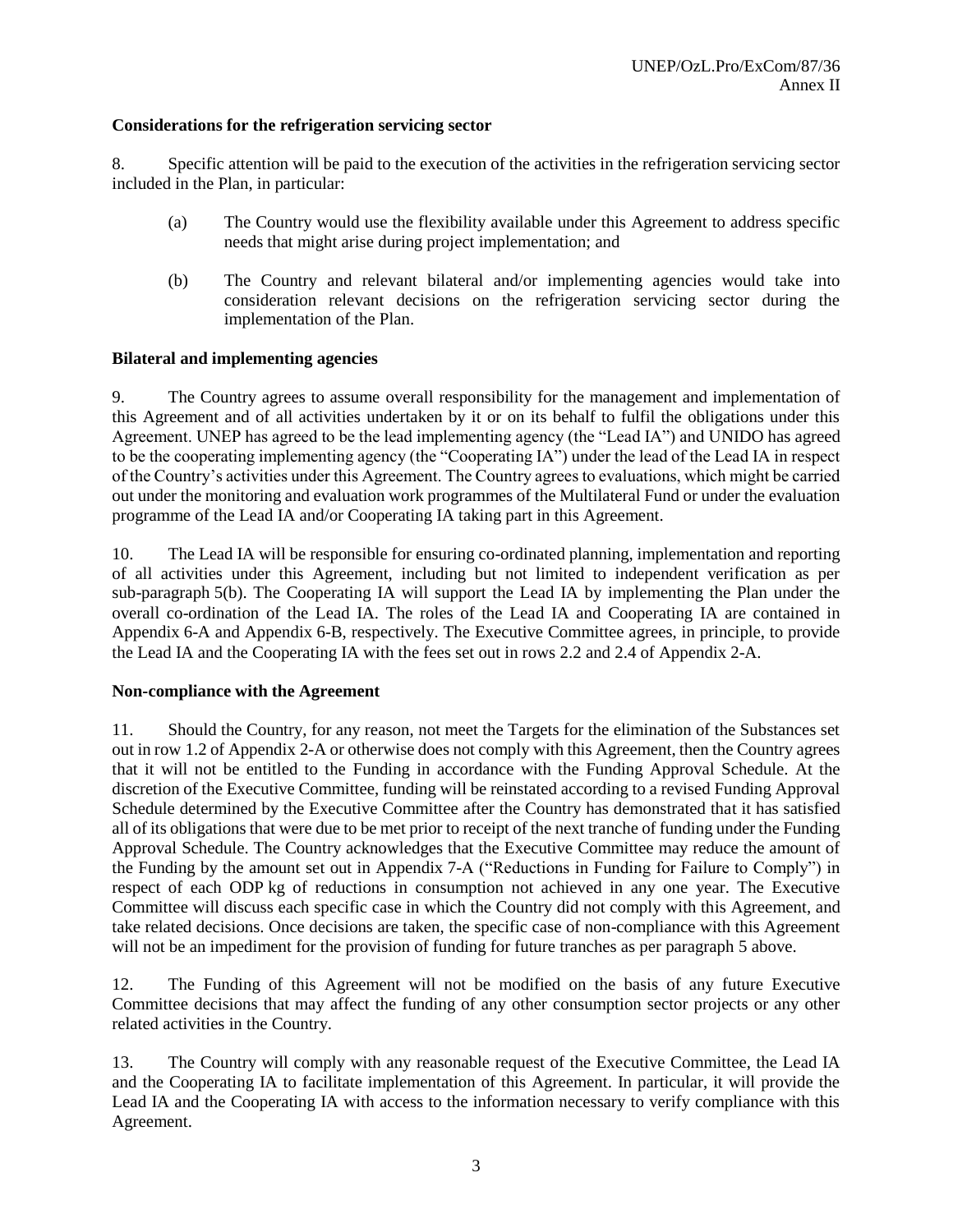# **Date of completion**

14. The completion of the Plan and the associated Agreement will take place at the end of the year following the last year for which a maximum allowable total consumption level has been specified in Appendix 2-A. Should at that time there still be activities that are outstanding, and which were foreseen in the last Tranche Implementation Plan and its subsequent revisions as per sub-paragraph 5(d) and paragraph 7, the completion of the Plan will be delayed until the end of the year following the implementation of the remaining activities. The reporting requirements as per sub-paragraphs 1(a), 1(b), 1(d), and 1(e) of Appendix 4-A will continue until the time of the completion of the Plan unless otherwise specified by the Executive Committee.

# **Validity**

15. All of the conditions set out in this Agreement are undertaken solely within the context of the Montreal Protocol and as specified in this Agreement. All terms used in this Agreement have the meaning ascribed to them in the Montreal Protocol unless otherwise defined herein.

16. This Agreement may be modified or terminated only by mutual written agreement of the Country and the Executive Committee of the Multilateral Fund.

# **APPENDICES**

# **APPENDIX 1-A: THE SUBSTANCES**

| Substance | Annex | droup | Starting point for aggregate reductions<br>in consumption (ODP tonnes) |
|-----------|-------|-------|------------------------------------------------------------------------|
| HCFC-22   |       |       | .09                                                                    |

# **APPENDIX 2-A: THE TARGETS, AND FUNDING**

| <b>Row</b> | <b>Particulars</b>                                                                 | 2021    | 2022-    | 2024    | 2025-          | 2027     | 2028-    | 2030     | <b>Total</b> |  |
|------------|------------------------------------------------------------------------------------|---------|----------|---------|----------------|----------|----------|----------|--------------|--|
|            |                                                                                    |         | 2023     |         | 2026           |          | 2029     |          |              |  |
| 1.1        | Montreal Protocol reduction                                                        | 0.71    | 0.71     | 0.71    | 0.35           | 0.35     | 0.35     | 0.00     | n/a          |  |
|            | schedule of Annex C, Group I                                                       |         |          |         |                |          |          |          |              |  |
|            | substances (ODP tonnes)                                                            |         |          |         |                |          |          |          |              |  |
| 1.2        | Maximum allowable total                                                            | 0.71    | 0.53     | 0.53    | 0.35           | 0.35     | 0.35     | 0.00     | n/a          |  |
|            | consumption of Annex C,                                                            |         |          |         |                |          |          |          |              |  |
|            | Group I substances                                                                 |         |          |         |                |          |          |          |              |  |
|            | (ODP tonnes)                                                                       |         |          |         |                |          |          |          |              |  |
| 2.1        | Lead IA (UNEP) agreed                                                              | 81,000  | $\Omega$ | 105,000 | $\mathbf{0}$   | 78,000   | $\theta$ | 54,000   | 318,000      |  |
|            | funding $(US \$                                                                    |         |          |         |                |          |          |          |              |  |
| 2.2        | Support costs for Lead IA                                                          | 10,530  | $\Omega$ | 13,650  | $\theta$       | 10,140   | 0        | 7,020    | 41,340       |  |
|            | $(US \$                                                                            |         |          |         |                |          |          |          |              |  |
| 2.3        | Cooperating IA (UNIDO)                                                             | 83,000  | $\Omega$ | 139,000 | $\Omega$       | $\Omega$ | $\Omega$ | $\Omega$ | 222,000      |  |
|            | agreed funding $(US \$                                                             |         |          |         |                |          |          |          |              |  |
| 2.4        | <b>Support costs for Cooperating</b>                                               | 7,470   | $\Omega$ | 12,510  | $\Omega$       | $\Omega$ | $\Omega$ | $\theta$ | 19,980       |  |
|            | IA (US $\$ )                                                                       |         |          |         |                |          |          |          |              |  |
| 3.1        | Total agreed funding (US \$)                                                       | 164,000 | $\Omega$ | 244,000 | $\overline{0}$ | 78,000   | $\Omega$ | 54,000   | 540,000      |  |
| 3.2        | Total support costs (US \$)                                                        | 18,000  |          | 26,160  | $\Omega$       | 10,140   |          | 7,020    | 61,320       |  |
| 3.3        | Total agreed costs (US \$)                                                         | 182,000 | $\theta$ | 270,160 | $\Omega$       | 88,140   | 0        | 61,020   | 601,320      |  |
| 4.1.1      | Total phase-out of HCFC-22 agreed to be achieved under this Agreement (ODP tonnes) |         |          |         |                |          |          |          |              |  |
| 4.1.2      | Phase-out of HCFC-22 to be achieved in the previous stage (ODP tonnes)             |         |          |         |                |          |          |          |              |  |
| 4.1.3      | Remaining eligible consumption for HCFC-22 (ODP tonnes)                            |         |          |         |                |          |          |          | 0.00         |  |

\*Date of completion of stage I: 31 December 2022.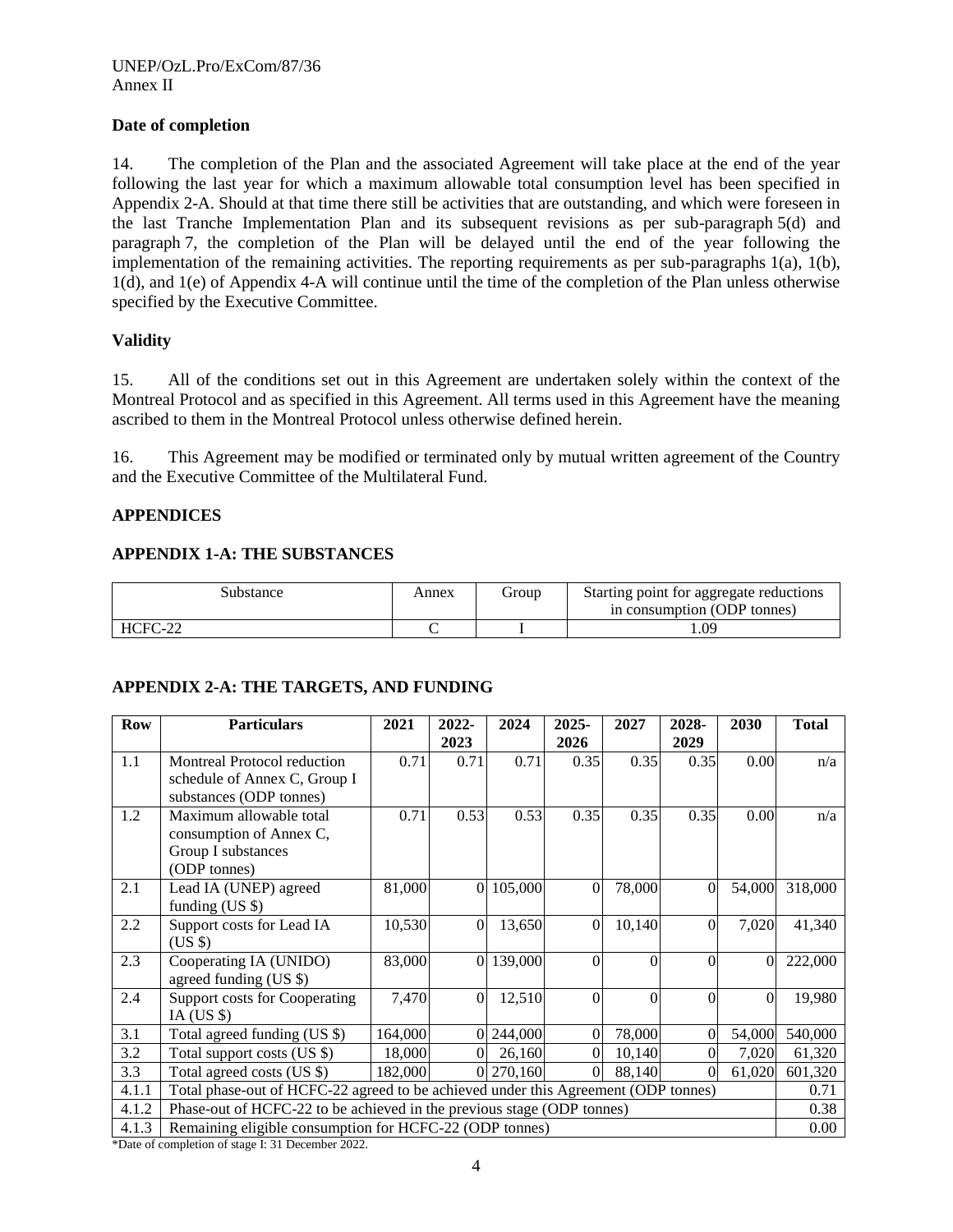# **APPENDIX 3-A: FUNDING APPROVAL SCHEDULE**

1. Funding for the future tranches will be considered for approval at the first meeting of the year specified in Appendix 2-A.

# **APPENDIX 4-A: FORMAT OF TRANCHE IMPLEMENTATION REPORTS AND PLANS**

1. The submission of the Tranche Implementation Report and Plans for each tranche request will consist of five parts:

- (a) A narrative report, with data provided by tranche, describing the progress achieved since the previous report, reflecting the situation of the Country in regard to phase-out of the Substances, how the different activities contribute to it, and how they relate to each other. The report should include the amount of ODS phased out as a direct result from the implementation of activities, by substance, and the alternative technology used and the related phase-in of alternatives, to allow the Secretariat to provide to the Executive Committee information about the resulting change in climate relevant emissions. The report should further highlight successes, experiences, and challenges related to the different activities included in the Plan, reflecting any changes in the circumstances in the Country, and providing other relevant information. The report should also include information on and justification for any changes vis-à-vis the previously submitted Tranche Implementation Plan(s), such as delays, uses of the flexibility for reallocation of funds during implementation of a tranche, as provided for in paragraph 7 of this Agreement, or other changes;
- (b) An independent verification report of the Plan results and the consumption of the Substances, as per sub-paragraph 5(b) of the Agreement. If not decided otherwise by the Executive Committee, such a verification has to be provided together with each tranche request and will have to provide verification of the consumption for all relevant years as specified in sub-paragraph 5(a) of the Agreement for which a verification report has not yet been acknowledged by the Committee;
- (c) A written description of the activities to be undertaken during the period covered by the requested tranche, highlighting implementation milestones, the time of completion and the interdependence of the activities, and taking into account experiences made and progress achieved in the implementation of earlier tranches; the data in the plan will be provided by calendar year. The description should also include a reference to the overall Plan and progress achieved, as well as any possible changes to the overall Plan that are foreseen. The description should also specify and explain in detail such changes to the overall plan. This description of future activities can be submitted as a part of the same document as the narrative report under sub-paragraph (b) above;
- (d) A set of quantitative information for all Tranche Implementation Reports and Plans, submitted through an online database; and
- (e) An Executive Summary of about five paragraphs, summarizing the information of the above sub-paragraphs 1(a) to 1(d).

2. In the event that in a particular year two stages of the HPMP are being implemented in parallel, the following considerations should be taken in preparing the Tranche Implementation Reports and Plans:

(a) The Tranche Implementation Reports and Plans referred to as part of this Agreement, will exclusively refer to activities and funds covered by this Agreement; and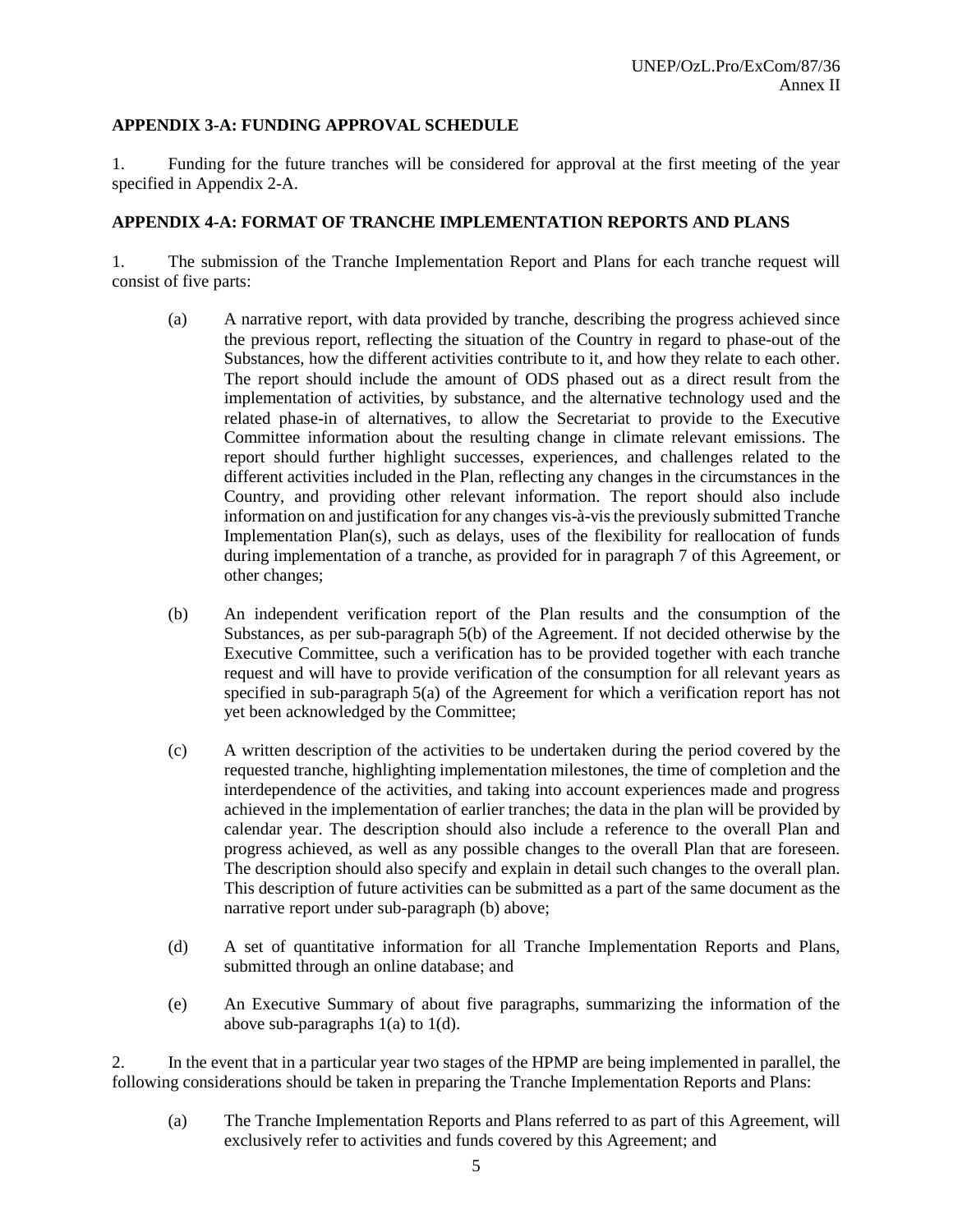# UNEP/OzL.Pro/ExCom/87/36 Annex II

(b) If the stages under implementation have different HCFC consumption targets under Appendix 2-A of each Agreement in a particular year, the lower HCFC consumption target will be used as reference for compliance with these Agreements and will be the basis for the independent verification.

# **APPENDIX 5-A: MONITORING INSTITUTIONS AND ROLES**

1. The National Ozone Unit (NOU) will be responsible for the day-to-day execution of all components of the project, including oversight of the monitoring, evaluation and reporting consultant. It will be supported by the administration of the Ministry of Education, Innovation, Gender Relations and Sustainable Development who will manage the budget and exercise oversight of the procurement process.

2. A monitoring, evaluation and reporting consultant will be contracted upon project launch to work closely with the NOU and the Montreal Protocol Technical Working Group to plan for the execution of each component and for the day-to-day execution of all activities approved under the Plan. He/she will monitor all project activities, generate periodic monitoring and evaluation reports on project activities, targets achieved, adjustments, and remedial actions to be taken, if necessary, to ensure that targets are met. This consultant will help develop the activity roll-out plans and support efforts to ensure adherence to it. This will be both supportive of, and complementary to the work of the NOU to the extent that while the consultant will support the execution of specific activities under the Plan, he/she will also be providing oversight, assess adherence to timelines and deliverables, assess impacts of activities and recommend remedial measures when considered necessary. The consultant will also be responsible for generating progress, and financial reports as well as the close-out report for each of the tranches under stage II. These activities will be conducted in collaboration with the NOU and the Montreal Protocol Technical Working Group as well as with the implementing agencies.

3. In its capacity as the Lead IA, UNEP will be responsible for ensuring that periodic progress and financial reports are generated, monitor progress with the tranches and disburse funds in accordance with the Agreement to be entered into between the Government of Saint Lucia and the Executive Committee on the one hand, as well as the Agreement to be entered into between it and the Government of Saint Lucia.

# **APPENDIX 6-A: ROLE OF THE LEAD IMPLEMENTING AGENCY**

- 1. The Lead IA will be responsible for a range of activities, including at least the following:
	- (a) Ensuring performance and financial verification in accordance with this Agreement and with its specific internal procedures and requirements as set out in the Country's HPMP;
	- (b) Assisting the Country in preparation of the Tranche Implementation Reports and Plans as per Appendix 4-A;
	- (c) Providing independent verification to the Executive Committee that the Targets have been met and associated tranche activities have been completed as indicated in the Tranche Implementation Plan consistent with Appendix 4-A;
	- (d) Ensuring that the experiences and progress is reflected in updates of the overall plan and in future Tranche Implementation Plans consistent with sub-paragraphs  $1(c)$  and  $1(d)$  of Appendix 4-A;
	- (e) Fulfilling the reporting requirements for the Tranche Implementation Reports and Plans and the overall plan as specified in Appendix 4-A for submission to the Executive Committee, and should include the activities implemented by the Cooperating IA;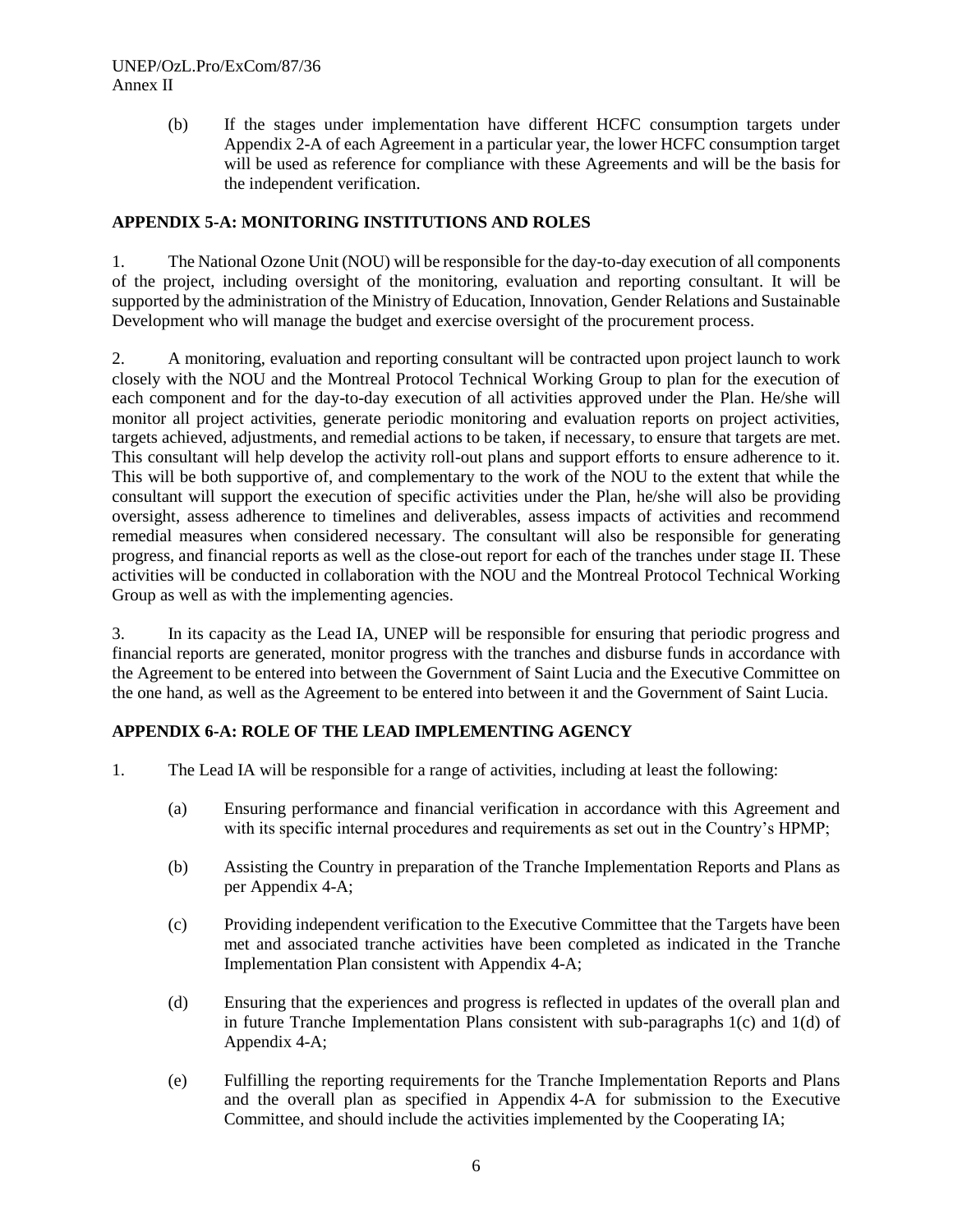- (f) In the event that the last funding tranche is requested one or more years prior to the last year for which a consumption target had been established, annual tranche implementation reports and, where applicable, verification reports on the current stage of the Plan should be submitted until all activities foreseen had been completed and HCFC consumption targets had been met;
- (g) Ensuring that appropriate independent technical experts carry out the technical reviews;
- (h) Carrying out required supervision missions;
- (i) Ensuring the presence of an operating mechanism to allow effective, transparent implementation of the Tranche Implementation Plan and accurate data reporting;
- (j) Co-ordinating the activities of the Cooperating IA, and ensuring appropriate sequence of activities;
- (k) In case of reductions in funding for failure to comply in accordance with paragraph 11 of the Agreement, to determine, in consultation with the Country and the Cooperating IA, the allocation of the reductions to the different budget items and to the funding of the Lead IA and the Cooperating IA;
- (l) Ensuring that disbursements made to the Country are based on the use of the indicators;
- (m) Providing assistance with policy, management and technical support when required;
- (n) Reaching consensus with the Cooperating IA on any planning, co-ordination and reporting arrangements required to facilitate the implementation of the Plan; and
- (o) Timely releasing funds to the Country/participating enterprises for completing the activities related to the project.

2. After consultation with the Country and taking into account any views expressed, the Lead IA will select and mandate an independent entity to carry out the verification of the HPMP results and the consumption of the Substances mentioned in Appendix 1-A, as per sub-paragraph 5(b) of the Agreement and sub-paragraph 1(b) of Appendix 4-A.

# **APPENDIX 6-B: ROLE OF THE COOPERATING IMPLEMENTING AGENCIES**

1. The Cooperating IA will be responsible for a range of activities. These activities are specified in the Plan, including at least the following:

- (a) Providing assistance for policy development when required;
- (b) Assisting the Country in the implementation and assessment of the activities funded by the Cooperating IA, and refer to the Lead IA to ensure a co-ordinated sequence in the activities;
- (c) Providing reports to the Lead IA on these activities, for inclusion in the consolidated reports as per Appendix 4-A; and
- (d) Reaching consensus with the Lead IA on any planning, co-ordination and reporting arrangements required to facilitate the implementation of the Plan.